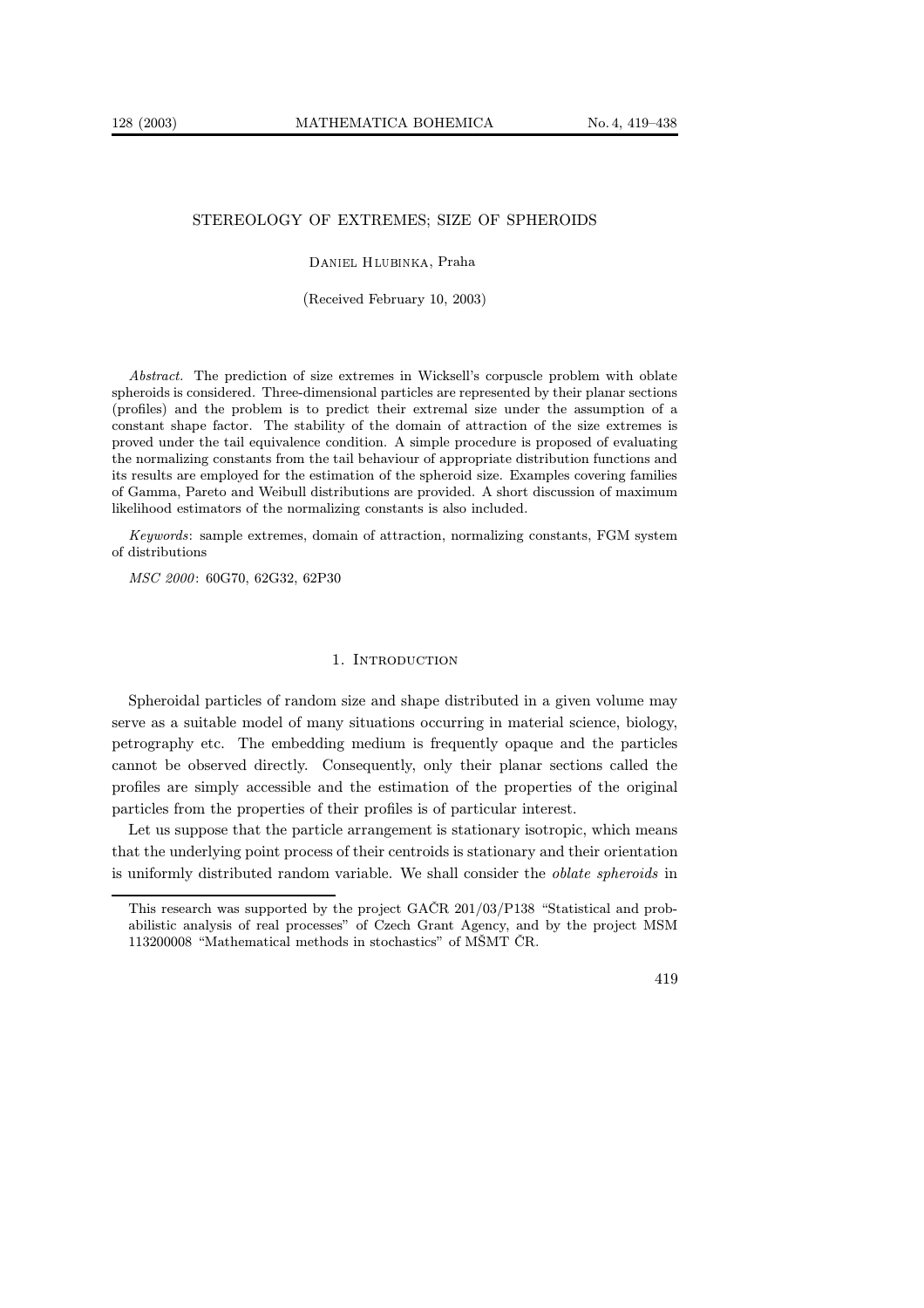what follows. They can be completely characterized e.g. by the length of the two major semiaxes, which will be called here the *size*  $x$ , and by their *shape factor* 

$$
t = \frac{x^2}{w^2} - 1,
$$

where  $w$  is the length of the minor semiaxis. The profiles of spheroids are ellipses which can be again fully characterized by their *size*  $y$  (the length of the major semiaxis) and the shape factor

$$
z = \frac{y^2}{v^2} - 1,
$$

where  $v$  is the length of the minor semiaxis.

The classical solution of the particle size reconstruction based on the profile characteristics is Wicksell's corpuscle problem [16], [17], a detailed treatment of oblate and prolate spheroids is in [2]. In the past decade, the prediction of extremal size in Wicksell's corpuscle problem has been intensively studied, see [3], [12]–[14]. Basic references to the theory of sample extremes may be [4], [5] or [10].

In this paper, the problem of extremal spheroid size as related to its shape factor is examined. Therefore the results of [13], [14] are generalized and also the problem complementary to [7], [8] (the extremal shape factor as related to the size) is dealt with.

In Section 2, the joint distribution of random size  $(Y)$  and shape factor  $(Z)$  of profiles and the joint distribution of random size  $(X)$  and shape factor  $(T)$  of spheroids are introduced; the former is the simple transform of the latter. Then it is shown in Section 3 that the distribution of  $Y$  conditioned by  $T$  belongs to the same domain of attraction as the distribution of  $X$  given  $T$ . Under a supplementary tail equivalence condition, also the distribution of Y conditioned by Z and the marginal distribution of Y belong to the same domain of attraction. Normalizing constants are studied in Section 4, and Section 5 contains the explicit form of normalizing constants in bivariate FGM distribution for three different tails of density (each of them representing one of the limit distributions). In Section 6 several examples are given and in Section 7 a statistical application of the theory is briefly outlined. Simulation study of a similar problem concerning the extremal shape factor of spheroids may be found in [1].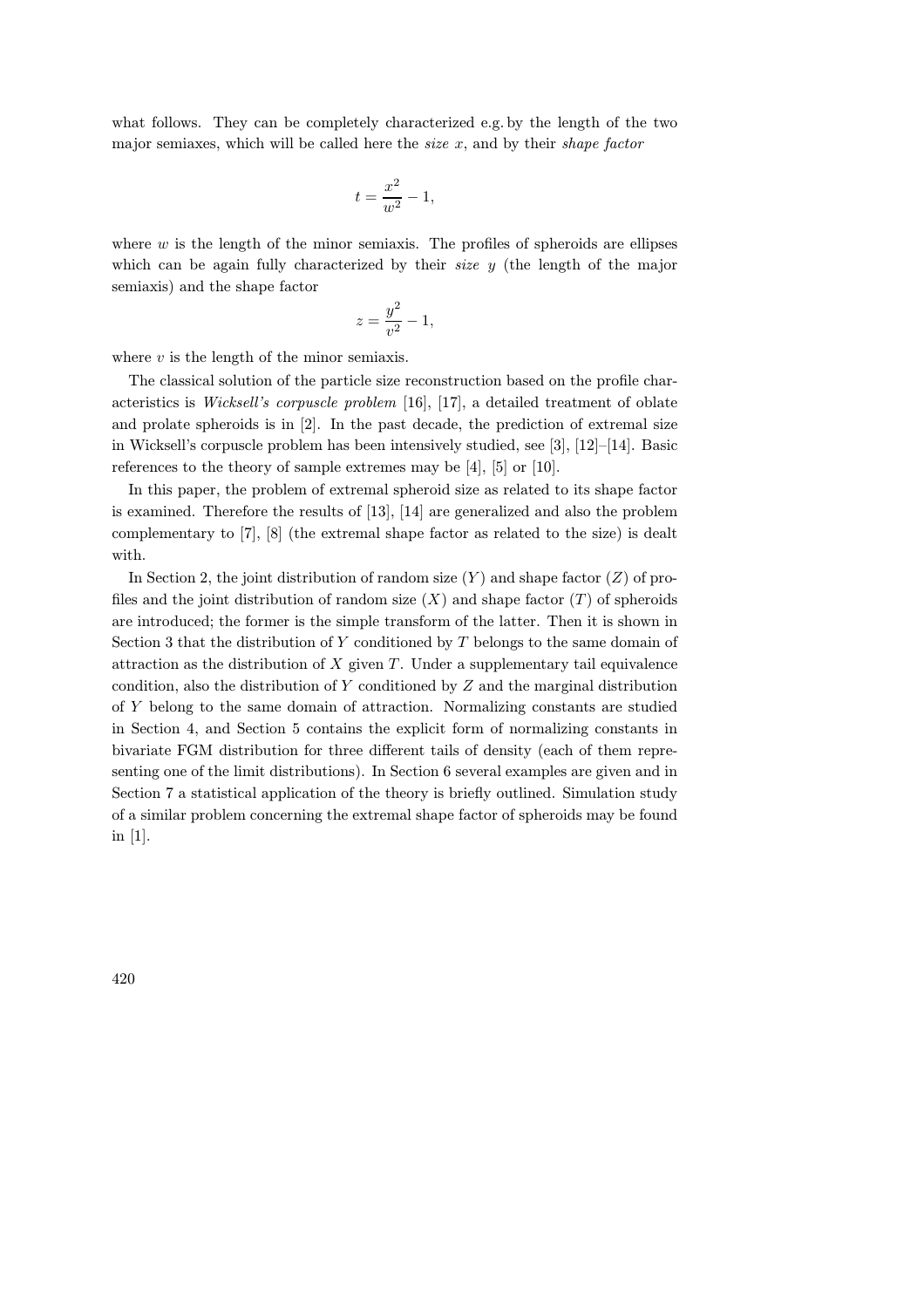### 2. Distribution of spheroid characteristics

Let the joint density of the spheroid size and shape factor be denoted by  $g(x,t)$ and let it be absolutely continuous w.r.t.two-dimensional Lebesgue measure. This density can be transformed to the joint density  $h(y, t)$  of the profile size Y and original shape factor T, and also to the density  $f(y, z)$  of the profile size Y and profile shape factor Z. It follows e.g. from [2] that  $0 \leq Y \leq X \leq \omega$  and  $0 \leq Z \leq T \leq \eta$ , where  $\omega$ and  $\eta$  are the upper endpoints of the marginal distributions of X and T, respectively. The values  $\omega$  and  $\eta$  need not be finite. Further, let us also denote by  $q(x)$  and  $q(x|t)$ the marginal and conditional densities of the size, respectively.

**Theorem 1.** The joint density of  $(Y, T)$  is

(1) 
$$
h(y,t) = \frac{y}{M_t} \int_y^{\omega} \frac{g(x,t)}{\sqrt{x^2 - y^2}} dx, \text{ where } M_t = \int_0^{\omega} x g_t(x) dx.
$$

The joint density of  $(Y, Z)$  is

(2) 
$$
f(y, z) = \frac{y\sqrt{1+z}}{2M} \int_{y}^{\omega} \int_{z}^{\eta} \frac{g(x, t) dt dx}{\sqrt{t}\sqrt{1+t}\sqrt{t-z}\sqrt{x^2-y^2}}
$$

where M is half of the mean caliper diameter in the population of particles.

It is clear that  $M_t$  is the conditional mean size of the spheroid given the shape factor  $T = t$ .

Pro of. Let us denote by  $\theta$  the angle of the sectioning plane and the main plane of the spheroid. Further, let  $p$  be the distance of the sectioning plane from the centre of the spheroid and let ↑ denote the event that the sectioning plane hits the particle. According to [2] we have

$$
l(p, \theta | x, t, \uparrow) = [2E_{\theta}B]^{-1} \sin \theta, \ \theta \in [0, \pi/2], \ |p| \leq x \left( \frac{1 + t \sin^2 \theta}{1 + t} \right)^{1/2} = B,
$$

where  $l(p, \theta | x, t, \uparrow)$  is the conditional density of the distance p and the angle  $\theta$  given the spheroid size and shape factor and provided that the spheroid is hit by the sectioning plane. The value  $B$  is the half caliper diameter of the particle (half of its breadth equal to the length of the particle projection onto the section plane normal). Under the condition that the particle is hit by the section plane, the section size and shape factor are given by the transformation

(3) 
$$
y = \left(x^2 - \frac{p^2(1+t)}{1+t\sin^2\theta}\right)^{1/2}, \ z = t\sin^2\theta.
$$

421

,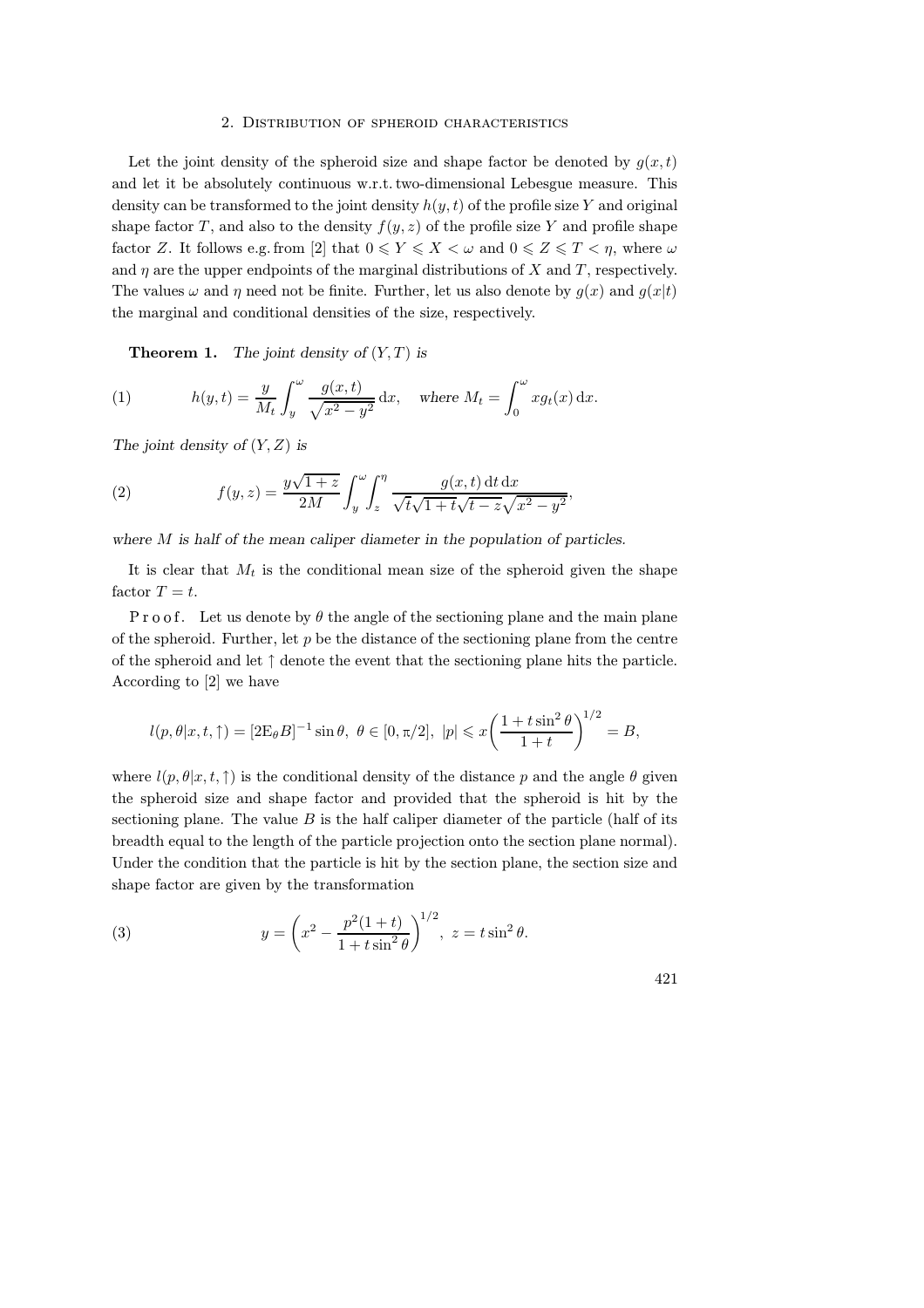It follows that after the transformation  $(p, \theta) \mapsto (y, \theta)$  the conditional density of  $(y, \theta)$  given the values of  $(x, t)$  is

$$
h(y, \theta | x, t, \uparrow) = \frac{y}{\sqrt{x^2 - y^2}} \frac{\sin \theta}{\mathrm{E}_{\theta} B} \sqrt{\frac{1 + t \sin^2 \theta}{1 + t}}, \ \theta \in [0, \pi/2], \ y \in [0, x],
$$

and the integration w.r.t.  $\theta$  gives

$$
h(y|x,t,\uparrow)=\frac{y}{2\mathrm{E}_{\theta}B\sqrt{x^2-y^2}}\bigg(\frac{1}{\sqrt{1+t}}+\sqrt{\frac{1+t}{t}}\arctan\sqrt{t}\bigg),\ y\in[0,x].
$$

Hence

$$
h(y|t) = \int_{y}^{\omega} h(y|x, t, \uparrow) g(x|t) [\mathbf{E}_{\theta} B / \mathbf{E}_{g_t} \mathbf{E}_{\theta} B] dx
$$

and since

$$
\mathcal{E}_{g_t} \mathcal{E}_{\theta} B = \int_0^{\omega} x g(x|t) \int_0^{\pi/2} \left( \frac{1 + t \sin^2 \theta}{1 + t} \right)^{1/2} \sin \theta \, d\theta \, dx
$$

$$
= \frac{1}{2} \left( \frac{1}{\sqrt{1 + t}} + \sqrt{\frac{1 + t}{t}} \arctan \sqrt{t} \right) \int_0^{\omega} x g(x|t) \, dx
$$

it follows that  $h(y, t)$  is of the form (1).

The distribution  $f(y, z)$  may be easily calculated from the transformation (3). It is completely derived in [2]. The reader may note that in [2] the eccentricity  $\frac{t}{1+t}$ instead of the shape factor  $t$  is used.

N otation remark. We shall use fixed notation for specific densities, distribution functions and variables. The density  $g(x,t)$  and the distribution function  $G(x,t)$ will always mean the joint density and the corresponding distribution function of the spheroid characteristics, and similarly  $f(y, z)$  and  $F(y, z)$  relates to profiles. For the marginal density of the size we shall use simply  $g(x)$ . The marginal density of the shape factor will be denoted by the subscript— $q_T(t)$ . A similar notation is used for distribution functions. Further,  $h(y)$  is the marginal density of the profile size and  $H(y)$  is its distribution function. As only the distribution of the size given the shape factor will be used,  $g_t(x) = g(x|t)$  and  $f_z(y) = f(y|z)$  are the conditional densities,  $G_t(x)$  and  $F_z(y)$  the conditional distribution functions.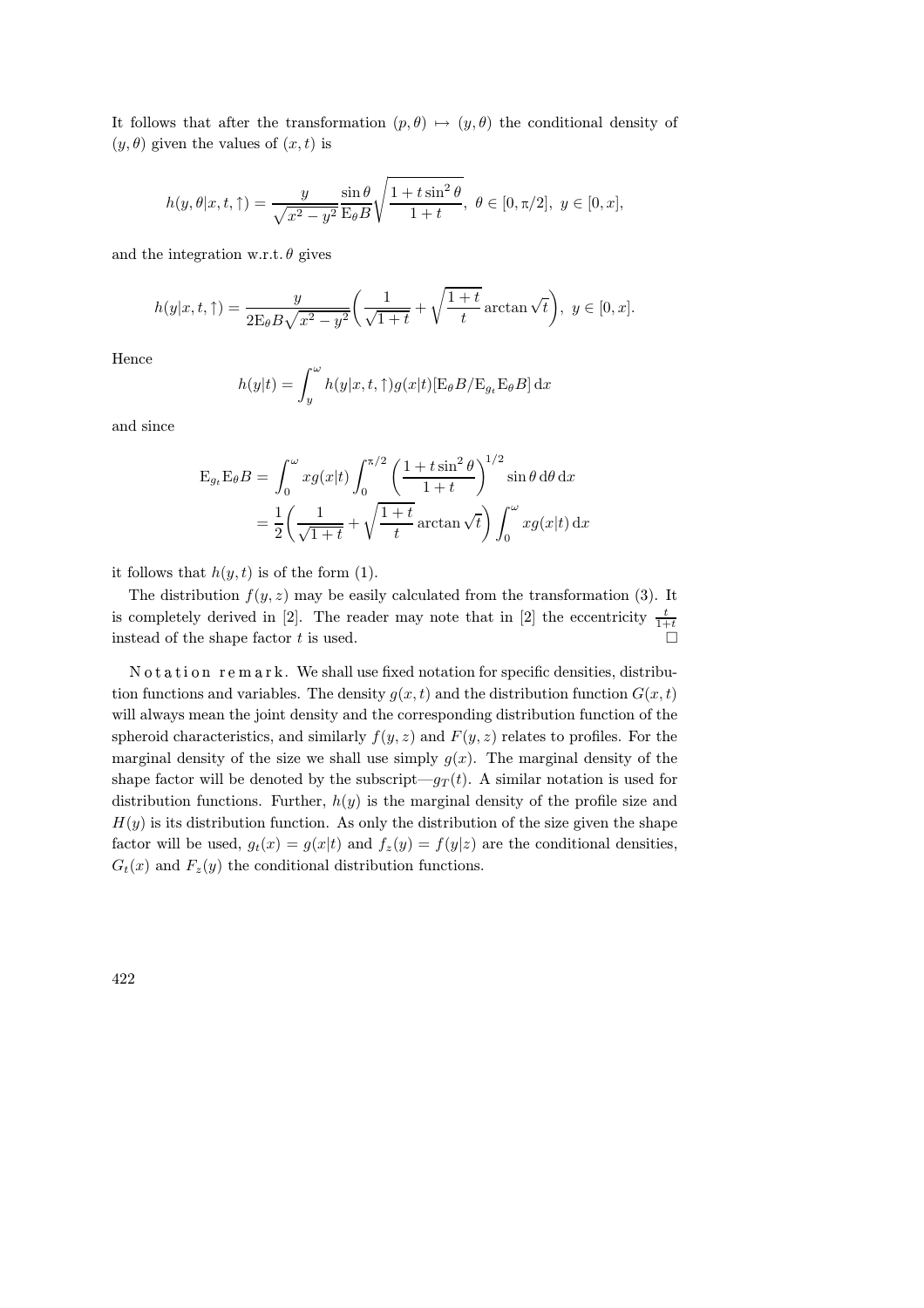#### 3. Limit behaviour of size extremes

Let us recall that there are three possible limit distributions of sample maximum under affine transformation, namely

$$
L_{i,\alpha}(v) = \begin{cases} \exp(-v^{-\alpha}), & v \ge 0, \ \alpha > 0, \ i = 1, \ \text{``Fréchet''}, \\ \exp(-(-v)^{\alpha}), & v \le 0, \ \alpha > 0, \ i = 2, \ \text{``(reversed)} \text{ Weibull''}, \\ \exp(-e^{-v}), & v \in \mathbb{R}, \qquad i = 3, \ \text{``Gumbel''}. \end{cases}
$$

We shall write  $K \in \mathcal{D}(L)$  if a distribution function K is in the *domain of attraction*  $(DA)$  of  $L$ .

The following conditions based on the limit behaviour of the density makes it possible to decide into which domain of attraction a considered distribution with a density k belongs:

(4)  
\n
$$
\lim_{s \to \infty} \frac{k(vs)}{k(s)} = v^{-(\alpha+1)}, \qquad \alpha, v > 0, \ \omega = +\infty \quad \Rightarrow k \in \mathcal{D}(L_{1,\alpha}),
$$
\n
$$
\lim_{s \searrow 0} \frac{k(\omega - vs)}{k(\omega - s)} = v^{\alpha - 1}, \qquad \alpha, v > 0, \ \omega < +\infty \quad \Rightarrow k \in \mathcal{D}(L_{2,\alpha}),
$$
\n
$$
\lim_{s \nearrow \omega} \frac{k(s + vb(s))}{k(s)} = e^{-v}, \qquad v \in \mathbb{R} \quad \Rightarrow k \in \mathcal{D}(L_3),
$$

where the auxiliary function b can be chosen such that it is differentiable for  $s < \omega$ ,  $\lim_{s\to\omega}b'(s)=0$ , and  $\lim_{s\to\infty}b(s)/s=0$  if  $\omega=\infty$ , or  $\lim_{s\to\omega}b(s)/(\omega-s)=0$  if  $\omega<\infty$ , see e.g. [5].

An important question concerns the limit behaviour of  $h_t(y)$ ,  $f_z(y)$  and  $f(y)$  if one of the conditions (3) is obeyed by the density  $g_t(x)$ . The meaning of this assumption is clarified by the following theorem.

**Theorem 2.** Let us assume that the density  $g_t(x)$  fulfils one of the conditions (4) and, moreover,  $\alpha > 1$  for  $L_1$ .

- (i) Then the density  $h_t(y)$  belongs to the same domain of attraction as the density  $g_t(x)$ .
- (ii) If the conditions (4) are fulfilled by the densities  $g_t(x)$  uniformly in t then the densities  $f_z(y)$  and  $f(y)$  also belong to the same domain of attraction as  $g_t(x)$ .

The parameters of the limit distributions are in both the cases changed to  $\beta = \alpha - 1$ for  $L_1$  and to  $\beta = \alpha + 1/2$  for  $L_2$ .

. The first step is to prove part (i) of the theorem. We shall distinguish the three limiting behaviours of  $g_t(x)$ .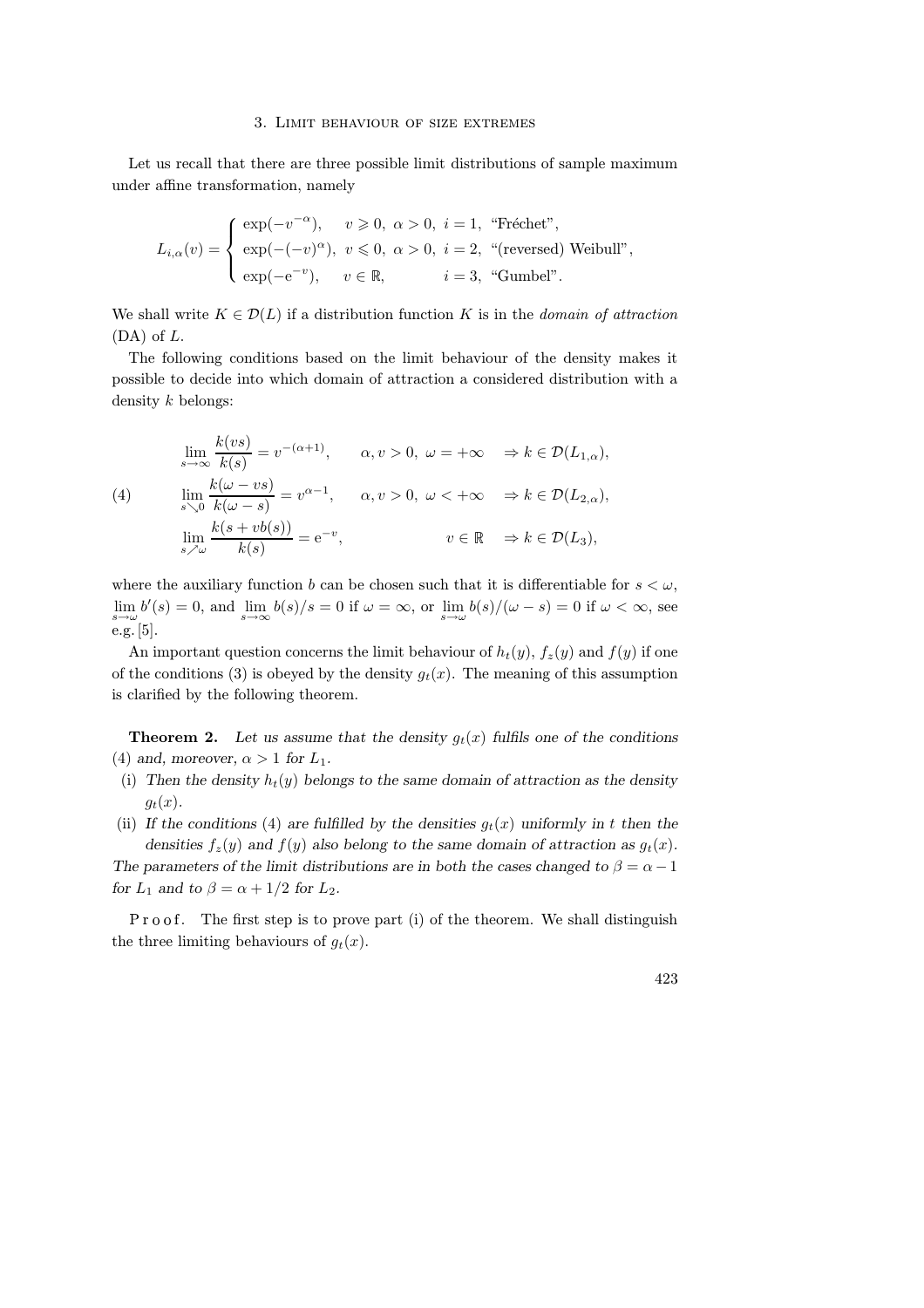"Frechet" case. Let us study

$$
\lim_{y \to \infty} \frac{h_t(yv)}{h_t(y)} = \lim_{y \to \infty} v \frac{\int_{yv}^{\infty} \frac{g_t(x) dx}{\sqrt{x^2 - (yv)^2}}}{\int_{y}^{\infty} \frac{g_t(x) dx}{\sqrt{x^2 - (y)^2}}}.
$$

Changing the variable in the numerator,  $x \mapsto xv$ , one obtains

$$
\lim_{y \to \infty} \frac{\int_y^{\infty} \frac{g_t(xv) dx}{\sqrt{x^2 - (y)^2}}}{\int_y^{\infty} \frac{g_t(x) dx}{\sqrt{x^2 - (y)^2}}} = \lim_{x \to \infty} \frac{g_t(xv)}{g_t(x)} = v^{-(\alpha+1)}.
$$

Hence

$$
\lim_{y \to \infty} \frac{h_t(yv)}{h_t(y)} = v^{-\alpha} = v^{-([\alpha - 1] + 1)} \Rightarrow h_t \in \mathcal{D}(L_{1, \alpha - 1}).
$$

One may try to check also the sufficient and necessary condition for  $H_t \in \mathcal{D}(L_{1,\alpha-1}),$ namely

$$
\lim_{y \to \infty} \frac{1 - H_t(yv)}{1 - H_t(y)} = v^{-\alpha + 1}.
$$

Indeed we have

$$
1 - H_t(yv) = \frac{1}{M_t} \int_{yv}^{\infty} s \int_s^{\infty} \frac{g_t(u) \, du \, ds}{\sqrt{u^2 - s^2}} = \frac{1}{M_t} \int_{yv}^{\infty} g_t(u) \int_{yv}^u \frac{s \, ds}{\sqrt{u^2 - s^2}} \, du
$$

$$
= \frac{1}{M_t} \int_{yv}^{\infty} g_t(u) \sqrt{u^2 - y^2 v^2} \, du = \frac{v^2}{M_t} \int_{y}^{\infty} \sqrt{u^2 - y^2} g_t(uv) \, du,
$$

and similarly

$$
1 - H_t(y) = \frac{1}{M_t} \int_y^{\infty} \sqrt{u^2 - y^2} g_t(u) \, \mathrm{d}u.
$$

Hence

$$
\lim_{y \to \infty} \frac{1 - H_t(yv)}{1 - H_t(y)} = v^2 \lim_{y \to \infty} \frac{\int_y^{\infty} \sqrt{u^2 - y^2} g_t(uv) \, du}{\int_y^{\infty} \sqrt{u^2 - y^2} g_t(u) \, du} = v^2 \lim_{y \to \infty} \frac{g_t(yv)}{g_t(y)} = v^{-\alpha + 1}.
$$

 $W$ eibull" case. The following relation should be proved:

$$
\lim_{y \to 0+} \frac{h_t(\omega - yv)}{h_t(\omega - y)} = \lim_{y \to 0+} \frac{(\omega - yv) \int_{\omega - yv}^{\omega} \frac{g_t(x) dx}{\sqrt{x^2 - (\omega - yv)^2}}}{(\omega - y) \int_{\omega - y}^{\omega} \frac{g_t(x) dx}{\sqrt{x^2 - (\omega - y)^2}}} = v^{\alpha - 1/2}.
$$

Substituting  $x \mapsto \omega - xv$  in the numerator and  $x \mapsto \omega - x$  in the denominator the limit becomes

$$
v \lim_{y \to 0} \frac{g_t(\omega - xv)}{g_t(\omega - x)} \sqrt{\frac{(\omega - x)^2 - (\omega - y)^2}{(\omega - xv)^2 - (\omega - y)^2}} = v \cdot v^{\alpha - 1} \cdot \frac{1}{\sqrt{v}} = v^{\alpha - 1/2},
$$

where  $x \leq y$ . Hence  $h \in \mathcal{D}(L_{2,\alpha+1/2})$  holds. The sufficient and necessary condition for the distribution function  $H_t$  can be checked as in the previous case.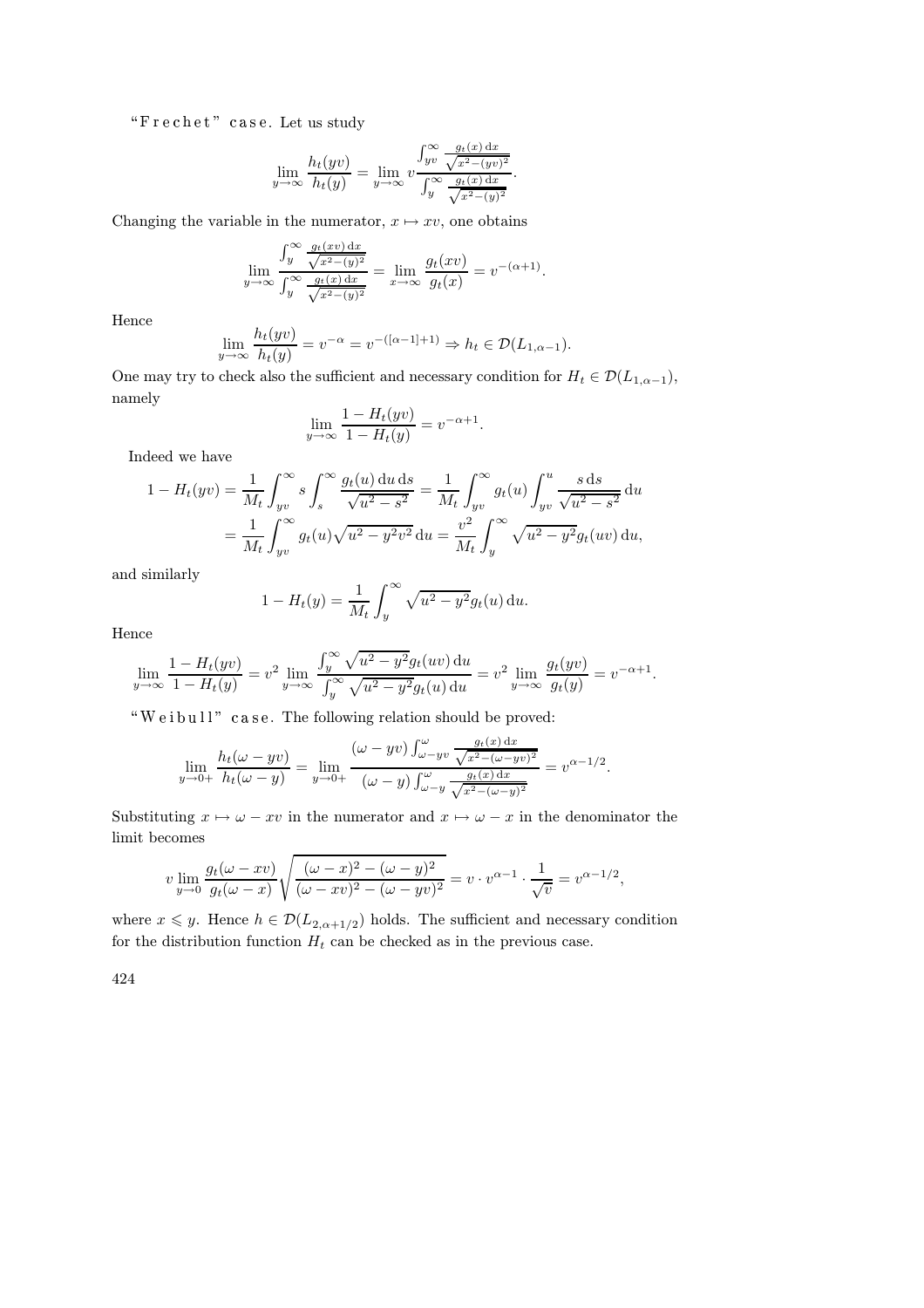"Gumbel" case. The Gumbel limit distribution is the most difficult case. We have to study the behaviour of

$$
\lim_{y \to \omega-} \frac{h_t(y + vb(y))}{h_t(y)} = \lim_{y \to \omega-} \frac{\left(y + vb(y)\right) \int_{y+vb(y)}^{\omega} \frac{g_t(x) dx}{\sqrt{x^2 - (y+vb(y))^2}}}{y \int_{y}^{\omega} \frac{g_t(x) dx}{\sqrt{x^2 - y^2}}}.
$$

There is again an appropriate substitution,  $x \mapsto x + v b(x)$ , in the numerator. Since  $b(y)/y \to 0$  as  $y \to \omega$  the limit can be rewritten as

$$
\lim_{y \to \omega} \frac{g_t(x + vb(x))}{g_t(x)} \sqrt{\frac{x^2 - y^2}{x^2 - y^2 + 2v(xb(x) - yb(y)) + v^2(b^2(x) - b^2(y))}} (1 + vb'(x)),
$$

where  $y < x < \omega$ , and then simplified to

$$
\lim_{y \to \omega} \underbrace{\frac{g_t(x + vb(x))}{g_t(x)}}_{\to e^{-v}} \left[ 1 + 2v \underbrace{\frac{xb(x) - yb(y)}{(x - y)(x + y)}}_{\to 0} + v^2 \underbrace{\frac{b^2(x) - b^2(y)}{x^2 - y^2}}_{\to 0} \right]^{-1/2} \underbrace{(1 + vb'(x))}_{\to 1},
$$

which completes the proof of part (i).

Part (ii) of the theorem can be proved with help of part (i) and regardless of the limiting behaviour of the density  $h_t$ .

The conditional density  $h_t(y)$  fulfils the conditions (4) uniformly as the conditions are fulfilled uniformly by the densities  $g_t(x)$ . Indeed,

$$
\frac{h_t(\varphi(y))}{h_t(y)} = \frac{\varphi(y) \int_{\varphi(y)}^{\omega} \frac{g_t(x) dx}{\sqrt{x^2 - \varphi^2(y)}}}{y \int_{y}^{\omega} \frac{g_t(x) dx}{\sqrt{x^2 - y^2}}},
$$

where  $\varphi(y)$  is the appropriate transformation. Substituting  $x \mapsto \varphi(x)$  in the numerator,

$$
\frac{h_t(\varphi(y))}{h_t(y)} = \frac{\varphi(y) \int_y^{\omega} \frac{g_t(\varphi(x))\varphi'(x) dx}{\sqrt{\varphi^2(x) - \varphi^2(y)}}}{y \int_y^{\omega} \frac{g_t(x) dx}{\sqrt{x^2 - y^2}}}
$$

follows. Since the only term depending on t is the conditional density  $g_t$ , the uniformity of the density  $h_t$  is proved.

Let us now examine the limit

$$
\lim_{y \to \xi} \frac{f_z(\varphi(y))}{f_z(y)} = \lim_{y \to \xi} \frac{\int_z^{\eta} \frac{M_t h_t(\varphi(y))g(t) dt}{\sqrt{t(1+t)(t-z)}}}{\int_z^{\eta} \frac{M_t h_t(y)g(t) dt}{\sqrt{t(1+t)(t-z)}}},
$$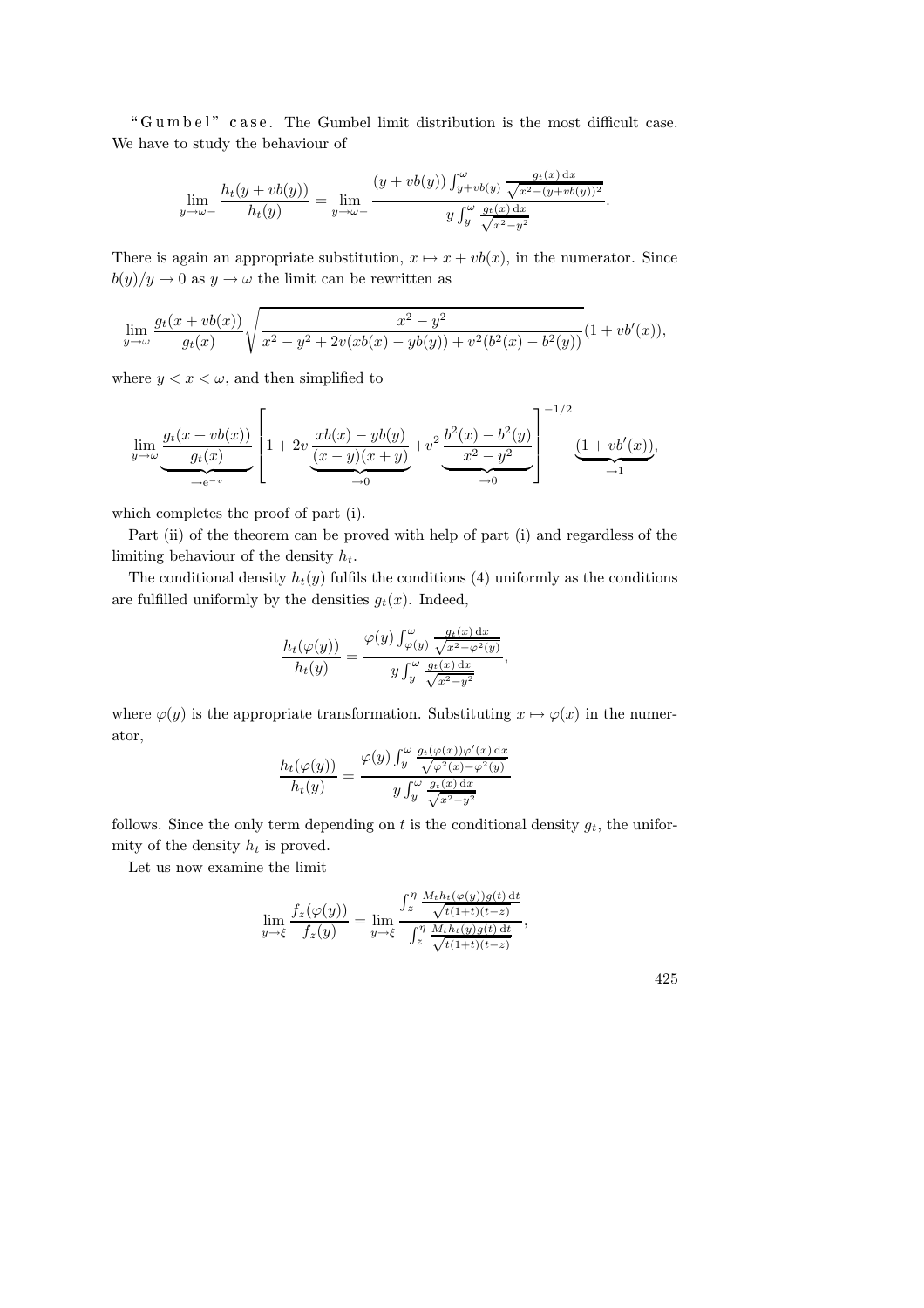where  $\xi$  and  $\varphi(y)$  are appropriate for the limiting case. Denoting by l the corresponding right hand side of the conditions (4), then for any  $\varepsilon > 0$  and for y large enough we have

$$
\begin{aligned}\n\left| \frac{\int_{z}^{\eta} \frac{M_{t}h_{t}(\varphi(y))g(t) dt}{\sqrt{t(1+t)(t-z)}}}{\int_{z}^{\eta} \frac{M_{t}h_{t}(y)g(t) dt}{\sqrt{t(1+t)(t-z)}}} - l \right| &= \left| \frac{\int_{z}^{\eta} \frac{M_{t}h_{t}(y)g(t)}{\sqrt{t(1+t)(t-z)}} \left( \frac{h_{t}(\varphi(y))}{h_{t}(y)} - l \right) dt}{\int_{z}^{\eta} \frac{M_{t}h_{t}(y)g(t) dt}{\sqrt{t(1+t)(t-z)}}} \right| \\
&\leq \frac{\int_{z}^{\eta} \frac{M_{t}h_{t}(y)g(t)}{\sqrt{t(1+t)(t-z)}} \left| \frac{h_{t}(\varphi(y))}{h_{t}(y)} - l \right| dt}{\int_{z}^{\eta} \frac{M_{t}h_{t}(y)g(t) dt}{\sqrt{t(1+t)(t-z)}}} \leq \varepsilon \cdot l.\n\end{aligned}
$$

It remains to prove the assertion for the marginal density  $f(y)$ , but this is the same as the marginal density  $h(y)$ . Hence we need to consider

$$
\lim_{y \to \xi} \frac{h(\varphi(y))}{h(y)} = \lim_{y \to \xi} \frac{\int_0^{\eta} \frac{g(t)}{M_t} \int_{\varphi(y)}^{\omega} \frac{g_t(x)\varphi(y) dx}{\sqrt{x^2 - \varphi^2(y)}} dt}{\int_0^{\eta} \frac{g(t)}{M_t} \int_y^{\omega} \frac{g_t(x)y dx}{\sqrt{x^2 - y^2}} dt}.
$$

Repeating the argument of the preceding part, the proof of Theorem 2 is completed.  $\Box$ 

We have mentioned already that the density  $h_t(y)$  is not very useful in applications as the true shape factor of the particle is usually unknown. The uniformity condition is, as follows from the proof, quite natural and can be expected in this context. It is obvious that the ellipses observed in the sections are profiles of spheroids the size and shape factor of which are definitely greater. All these greater spheroids may contribute to our observation, hence the assumption of uniformity of the tail behaviour follows. On the other hand, we don't know how far is the assumed uniformity condition from the necessary condition of our theorem.

It is shown in [8] that a bivariate distribution function of the Farlie-Gumbel-Morgenstern (FGM) class fulfils the uniformity condition.

**Lemma 1.** Consider that for all values of t and large values of x (large independently of t) the joint density  $g(x,t)$  of the spheroid size and the shape factor is of the form of FGM class. Assume that the conditional distribution  $g_{t_0}(x)$  satisfies the condition  $C_{i,\alpha}$  for some i and  $t_0$ . Then the condition  $C_{i,\alpha}$  is fulfilled by the densities  $g_t(x)$  uniformly in t.

Let us recall that a density function  $g(x,t)$  is of the FGM class if it has the form

$$
g(x,t) = g(x)g_T(t)[1 + \lambda \{2G(x) - 1\}\{2G_T(t) - 1\}],
$$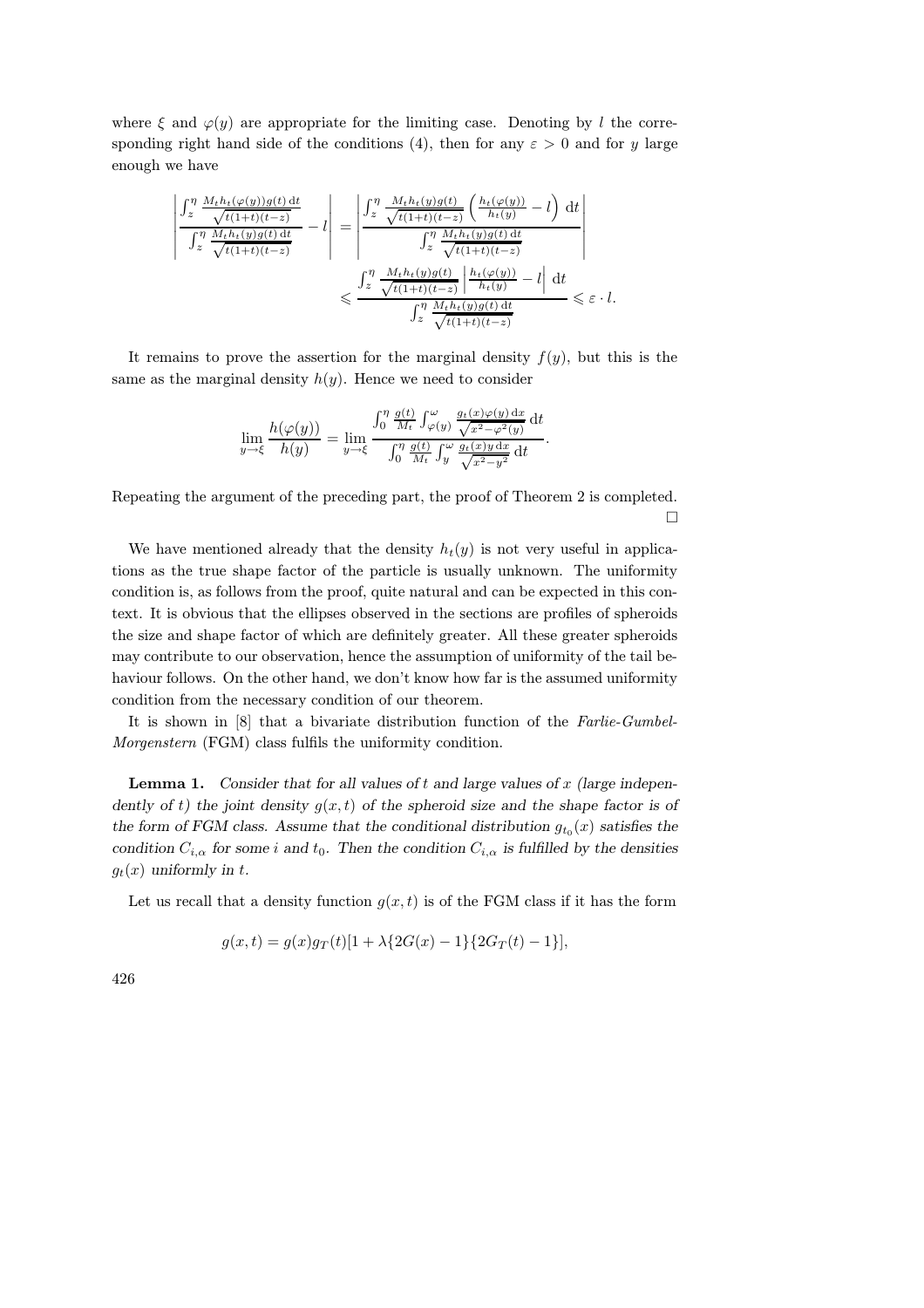where g,  $g_T$  and G,  $G_T$  are the marginal densities and distribution functions respectively, and  $|\lambda|$  < 1 is a parameter. Note that the components of a random vector  $(X, T)$  obeying the FGM distribution are mutually independent for  $\lambda = 0$  and positively (negatively) correlated for  $\lambda > 0$  ( $\lambda < 0$ ).

### 4. Normalizing constants

The next step in the application of the proposed approach is to find a way how to calculate the normalizing constants. As was already mentioned above, we are looking for such a suitable affine transformation of the sample extreme  $X_{1:n} = \max(X_i | 1 \leq$  $i \leq n$ ) (here conditioned by the size T) that

$$
\mathbf{P}\left[\frac{X_{1:n}-b_n}{a_n} < x \mid T = t\right] \xrightarrow{w} L_{i,\alpha}(x)
$$

for some i and  $\alpha$ . The pairs  $(a_n, b_n)$  (forming a sequence) are called the normalizing constants and their estimation can be based on the tail behaviour of the distribution functions, in particular on the tails  $1 - G_t(x)$ ,  $1 - F_z(y)$  and  $1 - F(y)$ .

Let us recall that the normalizing constants are based on quantiles of the studied distribution. The normalizing constants are not given uniquely, they rather form an "equivalence class" with respect to the limit behaviour. Namely, if  $(a_n, b_n)$  are normalizing constants, then the pair  $(a'_n, b'_n)$  such that

$$
\lim_{n \to \infty} \frac{a'_n}{a_n} = 1, \ \lim_{n \to \infty} \frac{b'_n - b_n}{a_n} = 0
$$

may be also viewed as normalizing constants (but the convergence rates may differ). Therefore when evaluating quantiles in order to obtain normalizing constants, one can make an approximation (or simplification) keeping in mind the limit "uniqueness" mentioned above. The choice of the normalizing constants for three types of the limit behaviour of the distribution functions (each type represents one domain of attraction) is given by the following lemma:

**Lemma 2.** Suppose that a distribution function K has an upper end point  $\omega$ .

(i) If  $\omega = \infty$  the distribution function K belongs to the Gumbel domain of attraction and if there exist constants  $\alpha > 0$ ,  $\beta$ ,  $\gamma > 0$ ,  $\delta > 0$  such that

$$
\lim_{v \to \infty} \frac{1 - K(v)}{\alpha v^{\beta} e^{-\gamma v^{\delta}}} = 1,
$$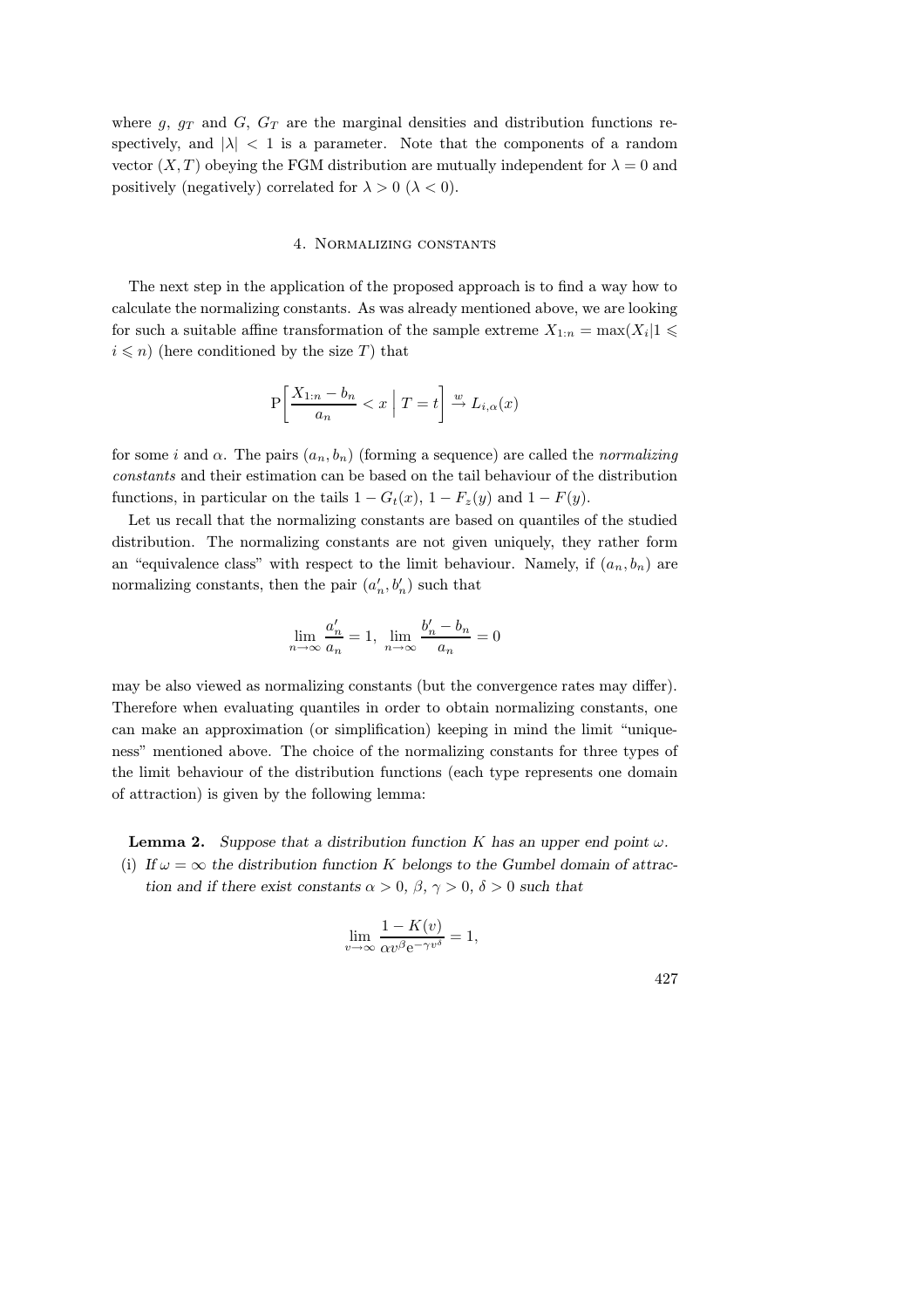then the normalizing constants may be chosen as

$$
a_n = \left(\frac{\log n}{\gamma}\right)^{1/\delta - 1} \frac{1}{\gamma \delta}, \ b_n = \left(\frac{\log n}{\gamma}\right)^{1/\delta} + \frac{\frac{\beta}{\delta}(\log \log n - \log \gamma) + \log \alpha}{\left(\frac{\log n}{\gamma}\right)^{1 - 1/\delta} \gamma \delta}.
$$

(ii) If the distribution function K belongs to the Fréchet domain of attraction and if there exist constants  $\alpha > 0$ ,  $\beta$ ,  $\gamma > 0$  such that

$$
\lim_{v \to \infty} \frac{1 - K(v)}{\alpha (\log v)^{\beta} v^{-\gamma}} = 1
$$

then the normalizing constants may be chosen as

$$
a_n = \left[ n \left( \frac{\log n}{\gamma} \right)^{\beta} \alpha \right]^{1/\gamma}, \ b_n = 0.
$$

(iii) If the distribution function K belongs to the Weibull domain of attraction and if there exist constants  $\alpha, \gamma > 0$  such that

$$
\lim_{v \to \omega} \frac{1 - K(v)}{\gamma(v/\omega)^{\beta}(\omega - v)^{\alpha}} = 1,
$$

then the normalizing constants may be chosen as

$$
a_n = (n\gamma)^{-1/\alpha}, \ b_n = \omega.
$$

For the proof of the lemma see [4] or [11]. The tail behaviours assumed in the lemma cover the most important probability distributions. It can be expected that appropriate normalizing constants can be found by a similar examination of the extremal quantiles even for more complicated models of the limit behaviour of the tails  $1 - K(v)$ .

### 5. Tail behaviour in the FGM class

We shall assume that the density  $g(x,t)$  of spheroid size and shape factor belongs to the Farlie-Gumbel-Morgenstern class for large values of x and all t in what follows. It means that there is  $x_0$  such that for  $\{(x,t): x > x_0, t \in [0, \eta]\}$  we have

$$
g(x,t) = g(x)g_T(t)[1 + \lambda(2G(x) - 1)(2G_T(t) - 1)]
$$
  
=  $g(x)g_T(t)[1 + \lambda{2(1 - G(x)) - 1}(1 - 2G_T(t))]$   
=  $g(x)g_T(t)[1 - \lambda(1 - 2G_T(t))] + g(x)(1 - G(x))2\lambda g_T(t)(1 - 2G_T(t)).$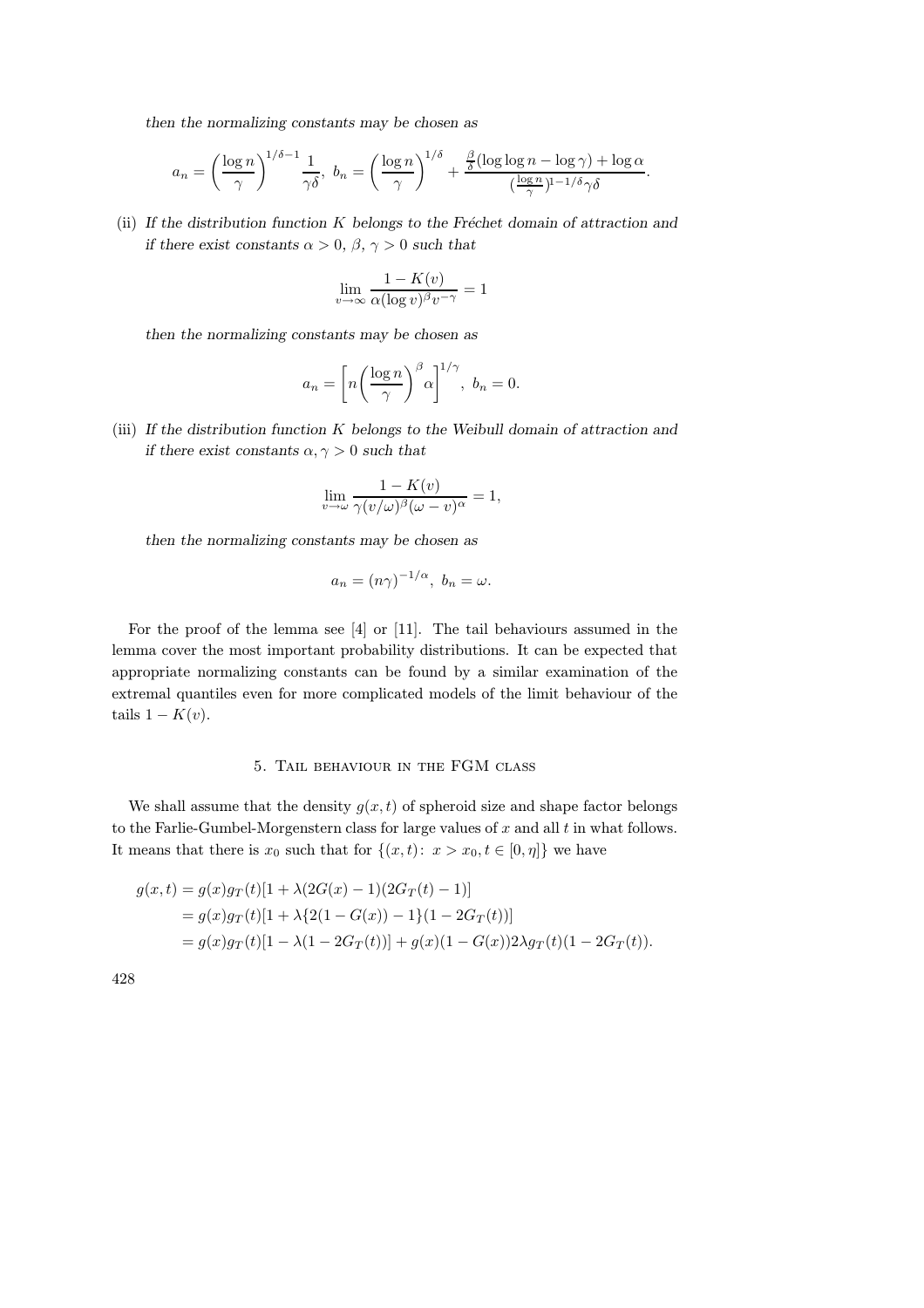Therefore one can write (asymptotically for large  $x$  and  $y$ )

(5) 
$$
1 - G_t(x) = [1 - \lambda(1 - 2G_T(t))] \int_x^{\omega} g(u) du + 2\lambda(1 - 2G_T(t)) \int_x^{\omega} g(u) (1 - G(u)) du, 1 - F_z(y) = \frac{\sqrt{1+z}}{2Mf(z)} \left[ \int_z^{\eta} \frac{gr(t)[1 - \lambda(1 - 2G_T(t))] }{\sqrt{t(1+t)(t-z)}} dt + \int_y^{\eta} \frac{2\lambda gr(t)(1 - 2G_T(t))}{\sqrt{t(1+t)(t-z)}} dt + \int_z^{\eta} \frac{2\lambda gr(t)(1 - 2G_T(t))}{\sqrt{t(1+t)(t-z)}} dt \times \int_y^{\omega} g(x)(1 - G(x)) \sqrt{x^2 - y^2} dx, 1 - H(y) = \int_0^{\eta} \frac{gr(t)[1 - \lambda(1 - 2G_T(t))] }{M_t} dt \times \int_y^{\omega} g(x) \sqrt{x^2 - y^2} dx + \int_0^{\eta} \frac{2\lambda gr(t)(1 - 2G_T(t))}{M_t} dt \times \int_y^{\omega} g(x)(1 - G(x)) \sqrt{x^2 - y^2} dx.
$$

It follows from (5) that the main attention must be paid to the integrals containing the marginal density  $g(x)$  because the integrals containing the marginal density  $g_T(t)$ approach constant values when the tail behaviour of the spheroid size is concerned.

Three typical tails. Three different forms of tails will be now compared, each of them representing one domain of attraction. Our classes cover such important distributions as Gamma, Normal, Weibull, Pareto or Beta. Examples will be given in the next section together with a discussion how to estimate the normalizing constants from the sample.

Following the order of cases covered by Lemma 2, the representative of the Gumbel domain of attraction will be investigated first.

Let the support of the density  $g(x)$  be unbounded from the right and let it be possible to approximate  $g(x)$  by

$$
g(x) \approx ax^b e^{-cx^d} \Rightarrow 1 - G(x) \approx \frac{a}{cd} x^{b-d+1} e^{-cx^d}
$$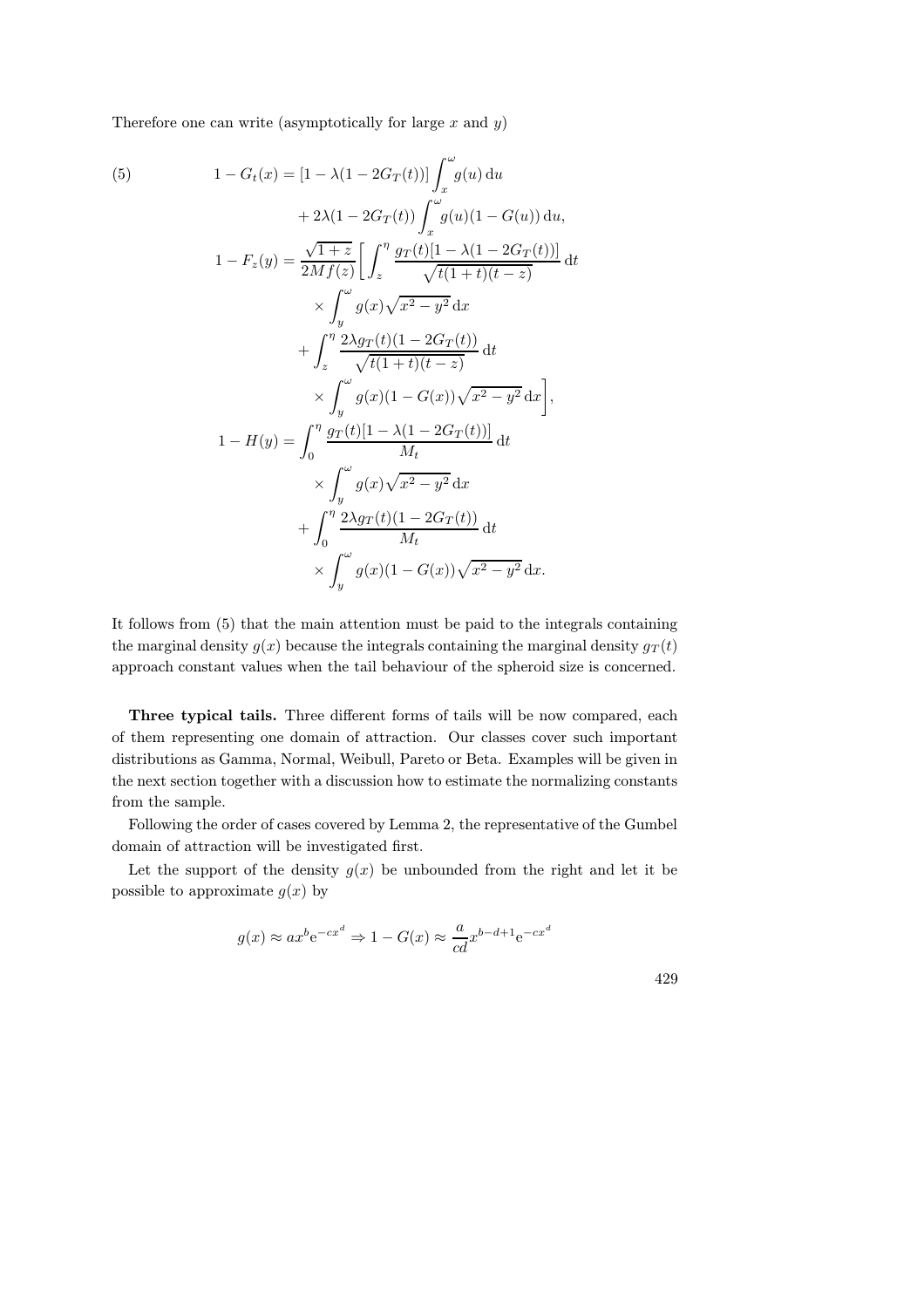for x large enough, where  $a > 0$ ,  $b, c > 0$  and  $d > 0$  are some parameters. Here the sign $\approx$  for probability density means that

$$
\lim_{x \to \infty} \frac{\int_x^{\infty} g(u) \, \mathrm{d}u}{\int_x^{\infty} a u^b e^{-cu^d} \, \mathrm{d}u} = 1.
$$

Then

(6) 
$$
\int_{y}^{\infty} ax^{b}e^{-cx^{d}} \sqrt{x^{2}-y^{2}} dx
$$
  
\n
$$
= \int_{0}^{\infty} a(y+w)^{b}e^{-c(y+w)^{d}} \sqrt{(y+w)^{2}-y^{2}} dw
$$
  
\n
$$
= ay^{b+1/2} \int_{0}^{\infty} \left(1+\frac{w}{y}\right)^{b} \sqrt{1+\frac{w}{2y}} \sqrt{2w} \exp\left\{-cy^{d}\left(1+\frac{w}{y}\right)^{d}\right\} dw
$$
  
\n
$$
= ay^{b+2-3d/2} \int_{0}^{\infty} \left(1+\frac{z}{y^{d}}\right)^{b} \sqrt{1+\frac{z}{2y^{d}}} \sqrt{2z} \exp\left\{-cy^{d}\left(1+\frac{z}{y^{d}}\right)^{d}\right\} dz
$$
  
\n
$$
\approx ay^{b+2-3d/2}e^{-cy^{d}} \int_{0}^{\infty} \sqrt{2z}e^{-cdz} dz
$$
  
\n
$$
= \frac{a}{(cd)^{3/2}} y^{b+2-3d/2}e^{-cy^{d}} \sqrt{\frac{\pi}{2}}.
$$

Further, evaluating the integral

$$
\int_{y}^{\infty} ax^{b} e^{-cx^{d}} \frac{a}{cd} x^{b-d+1} e^{-cx^{d}} \sqrt{x^{2} - y^{2}} dx
$$
  
= 
$$
\int_{y}^{\infty} \frac{a^{2}}{cd} x^{2b-d+1} e^{-2cx^{d}} \sqrt{x^{2} - y^{2}} dx
$$
  

$$
\approx \frac{a^{2}}{[2cd]^{3/2}} y^{2b+3-5d/2} e^{-2cy^{d}} \sqrt{\frac{\pi}{2}},
$$

we can conclude that this value is negligible with respect to the approximation (6) when  $y \to \infty$ . Using Lemma 2(i) and the limit behaviour of  $1 - F_z(y)$  and  $1 - H(y)$ , the normalizing constants can be easily calculated.

The Fréchet domain of attraction contains densities the tail behaviour of which is of the type

$$
g(x) \approx a(\log x)^b x^{-c-1} \Rightarrow 1 - G(x) \approx \frac{a}{c}(\log x)^b x^{-c},
$$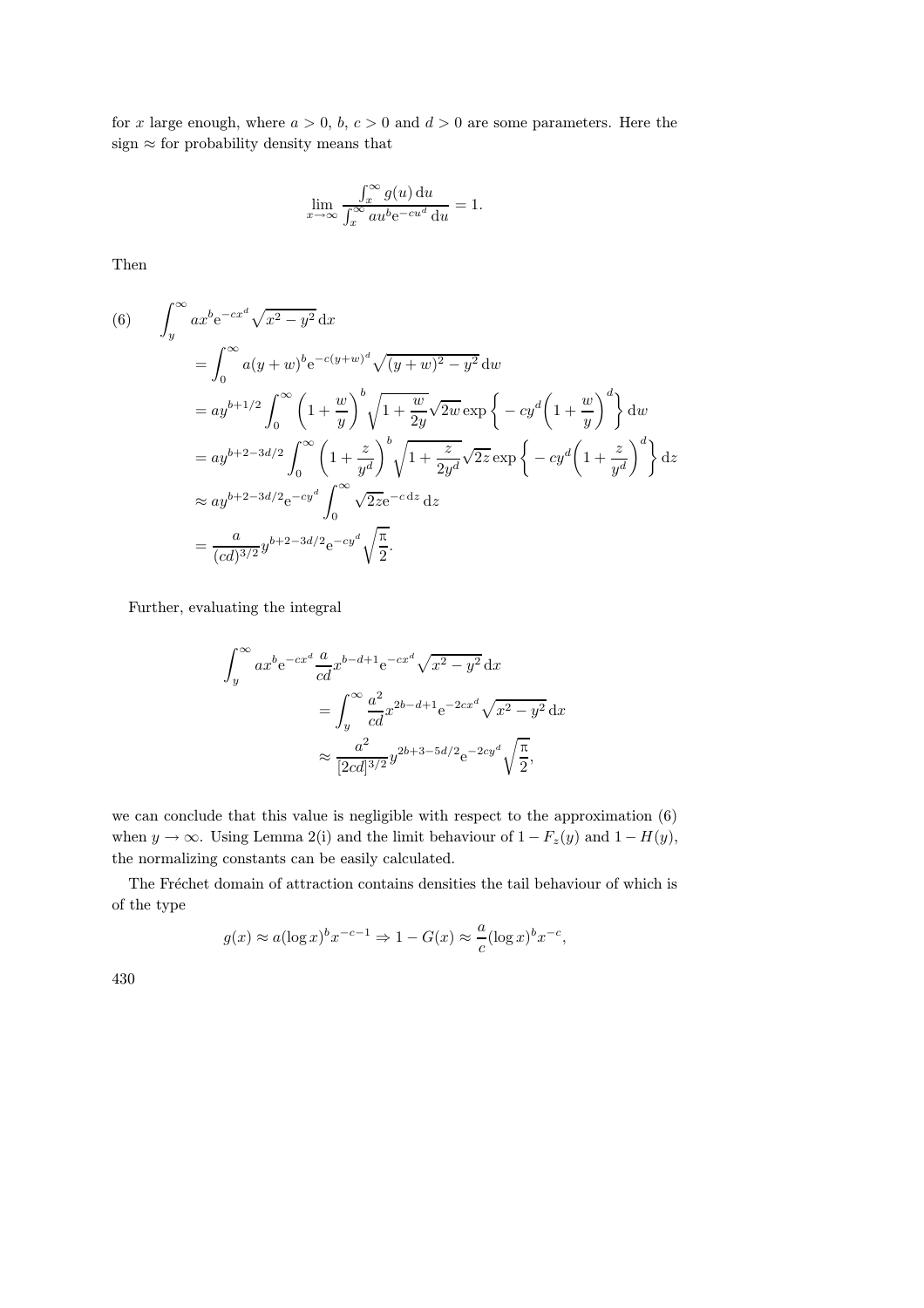where  $a > 0$ ,  $b > 0$  and  $c > 0$  are some parameters. The tail behaviour of the transformed distribution functions  $F_z$  and H must be now appreciated:

(7)  
\n
$$
\int_{y}^{\infty} a(\log x)^{b} x^{-c-1} \sqrt{x^{2} - y^{2}} dx
$$
\n
$$
= \int_{1}^{\infty} a(\log y + \log z)^{b} z^{-c-1} y^{-c-1} \sqrt{y^{2} z^{2} - y^{2}} y dz
$$
\n
$$
= ay^{-c+1} (\log y)^{b} \int_{1}^{\infty} \left(1 + \frac{\log z}{\log y}\right)^{b} z^{-c-1} \sqrt{z^{2} - 1}
$$
\n
$$
\approx ay^{-c+1} (\log y)^{b} \int_{1}^{\infty} z^{-c} \sqrt{1 - z^{-2}} dz
$$
\n
$$
= ay^{-c+1} (\log y)^{b} \int_{0}^{1} \frac{1}{2} v^{(c-3)/2} (1 - v)^{1/2} dv
$$
\n
$$
= \frac{1}{2} B \left(\frac{c-1}{2}, \frac{3}{2}\right) ay^{-c+1} (\log y)^{b},
$$

where  $B(\cdot, \cdot)$  is the Beta function. A similar limit approximation of the limit behaviour of  $\int_y^{\infty} a^2 c^{-1} (\log x)^{2b} y^{-2c-1} dx$  leads to the conclusion that its value is negligible in comparison with (7).

Finally, Weibull domain of attraction is represented by the densities of the tail behaviour

$$
g(x) \approx a \left(\frac{x}{\omega}\right)^{b-1} (\omega - x)^{c-1} \Rightarrow 1 - G(x) \approx \frac{a}{c} (\omega - x)^c
$$

for x sufficiently close to  $\omega$ , where  $a > 0$ ,  $b > 0$ , and  $c > 0$  are some parameters. The tail behaviour of  $F_z$  and  $H$  is determined by the integrals as follows:

$$
(8)
$$

$$
\int_{y}^{\omega} a \left(\frac{x}{\omega}\right)^{b-1} (\omega - x)^{c-1} \sqrt{x^2 - y^2} dx
$$
  
\n
$$
= \int_{0}^{\omega - y} a \left(1 - \frac{v}{\omega}\right)^{b-1} v^{c-1} \sqrt{(\omega - v)^2 - y^2} dv
$$
  
\n
$$
= a(\omega - y)^c \int_{0}^{1} \left(1 - \frac{\omega - y}{\omega} w\right)^{b-1} w^{c-1}
$$
  
\n
$$
\times \sqrt{\omega^2 - 2\omega(\omega - y)w + (\omega - y)^2 w^2 - y^2} dw
$$
  
\n
$$
= a(\omega - y)^{c+1/2} \int_{0}^{1} \left(1 - \frac{\omega - y}{\omega} w\right)^{b-1} w^{c-1} \sqrt{(\omega + y) - 2\omega w + (\omega - y)w^2} dw
$$
  
\n
$$
\approx a(\omega - y)^{c+1/2} \sqrt{2\omega} \int_{0}^{1} w^{c-1} (1 - w)^{1/2} dw
$$
  
\n
$$
= B\left(c, \frac{3}{2}\right) a(\omega - y)^{c+1/2} \sqrt{2\omega},
$$

| I             |  |
|---------------|--|
| ٦<br>M.<br>۰. |  |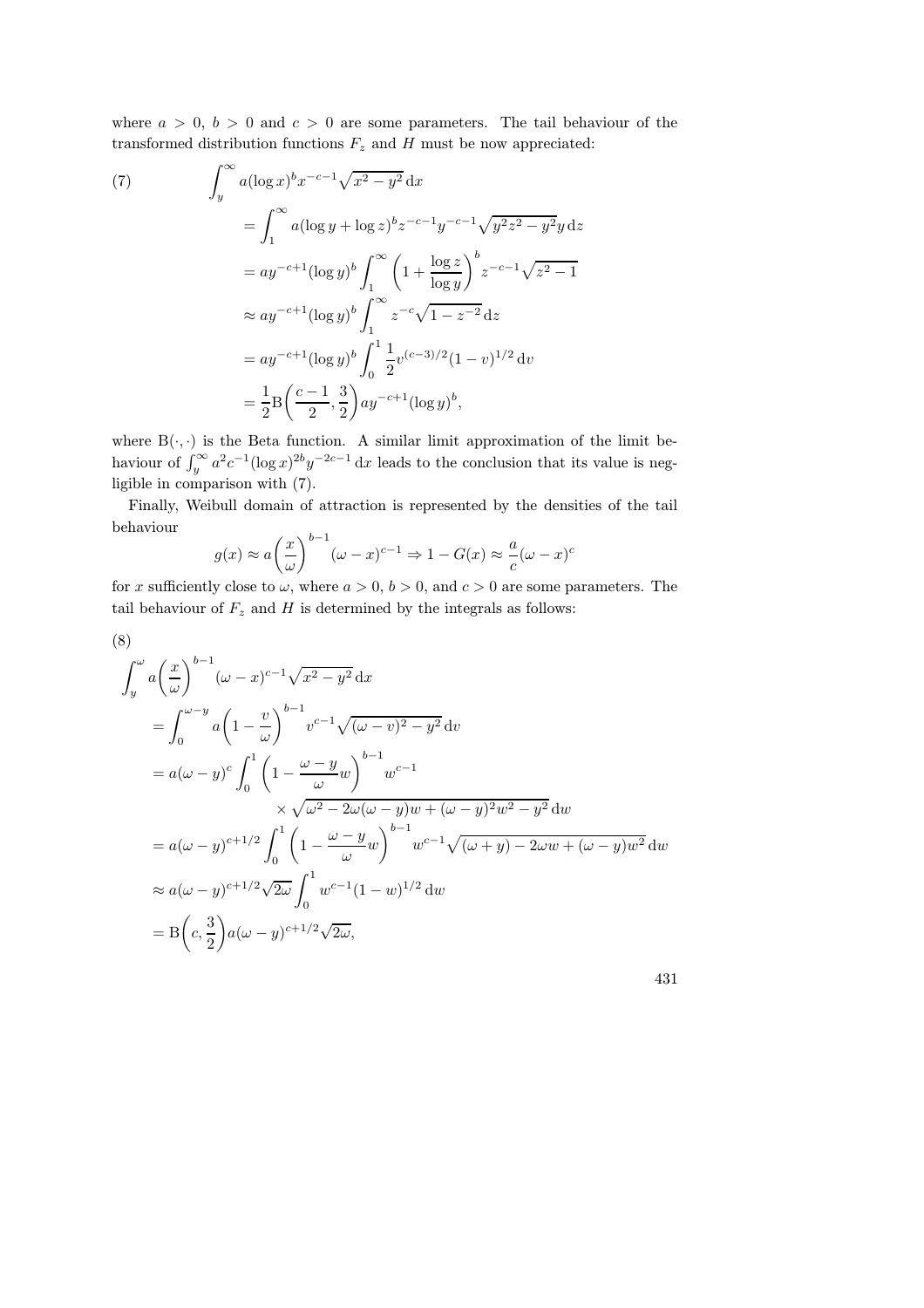whereas the limit approximation of  $\int_y^{\omega} a^2 c^{-1} (x/\omega)^{b-1} (\omega - x)^{2c-1} \sqrt{x^2 - y^2} dx$  is, similarly to the two previous cases, negligible in comparison with (8).

Normalizing constants for FGM tails. Using Lemma 2 for the "three typical tails", the normalizing constants can be now calculated. Let us denote by

- (1)  $(a_n, b_n)$  the normalizing constants for the tails of the size of the spheroid given its shape factor,
- (2)  $(a_n^s, b_n^s)$  the normalizing constants for the tails of the size of the spheroid section given the section shape factor, and
- (3)  $(a_n^m, b_n^m)$  the normalizing constants for the tails of the size of the spheroid section marginally.

Let further the terms independent of size be denoted by

(9) 
$$
K_G(t) = 1 - \lambda [1 - 2G_2(t)],
$$

$$
K_F(z) = \frac{\sqrt{1+z}}{2Mf(z)} \int_z^{\eta} \frac{g_2(t)[1 - \lambda(1 - 2G_2(t))] }{\sqrt{t(1+t)(t-z)}} dz,
$$

$$
K_H = \int_0^{\eta} \frac{g_2(t)[1 - \lambda(1 - 2G_2(t))] }{M_t} dt.
$$

Then the previous results can be summarized in the following theorem:

**Theorem 3** (Normalizing constants). Let the joint density function  $g(x,t)$  attain the FGM form of density asymptotically for large values of  $x$  (independently of  $t$ ). (i) If  $g(x) \approx ax^b e^{-cx^d}$  as  $x \to \infty$  and  $G \in \mathcal{D}(L_3)$  then

$$
a_n = a_n^s = a_n^m = \left(\frac{\log n}{c}\right)^{1/d - 1} \frac{1}{cd},
$$
  
\n
$$
b_n = a_n \left\{ d \log n + \frac{b - d + 1}{d} (\log \log n - \log c) + \log \left[ \frac{aK_G(t)}{cd} \right] \right\},
$$
  
\n
$$
b_n^s = a_n \left\{ d \log n + \frac{b - 3d/2 + 2}{d} (\log \log n - \log c) + \log \left[ \sqrt{\frac{\pi}{2}} \frac{aK_F(z)}{(cd)^{3/2}} \right] \right\},
$$
  
\n
$$
b_n^m = a_n \left\{ d \log n + \frac{b - 3d/2 + 2}{d} (\log \log n - \log c) + \log \left[ \sqrt{\frac{\pi}{2}} \frac{aK_H}{(cd)^{3/2}} \right] \right\}
$$

can be used as the normalizing constants for the Gumbel limit distribution.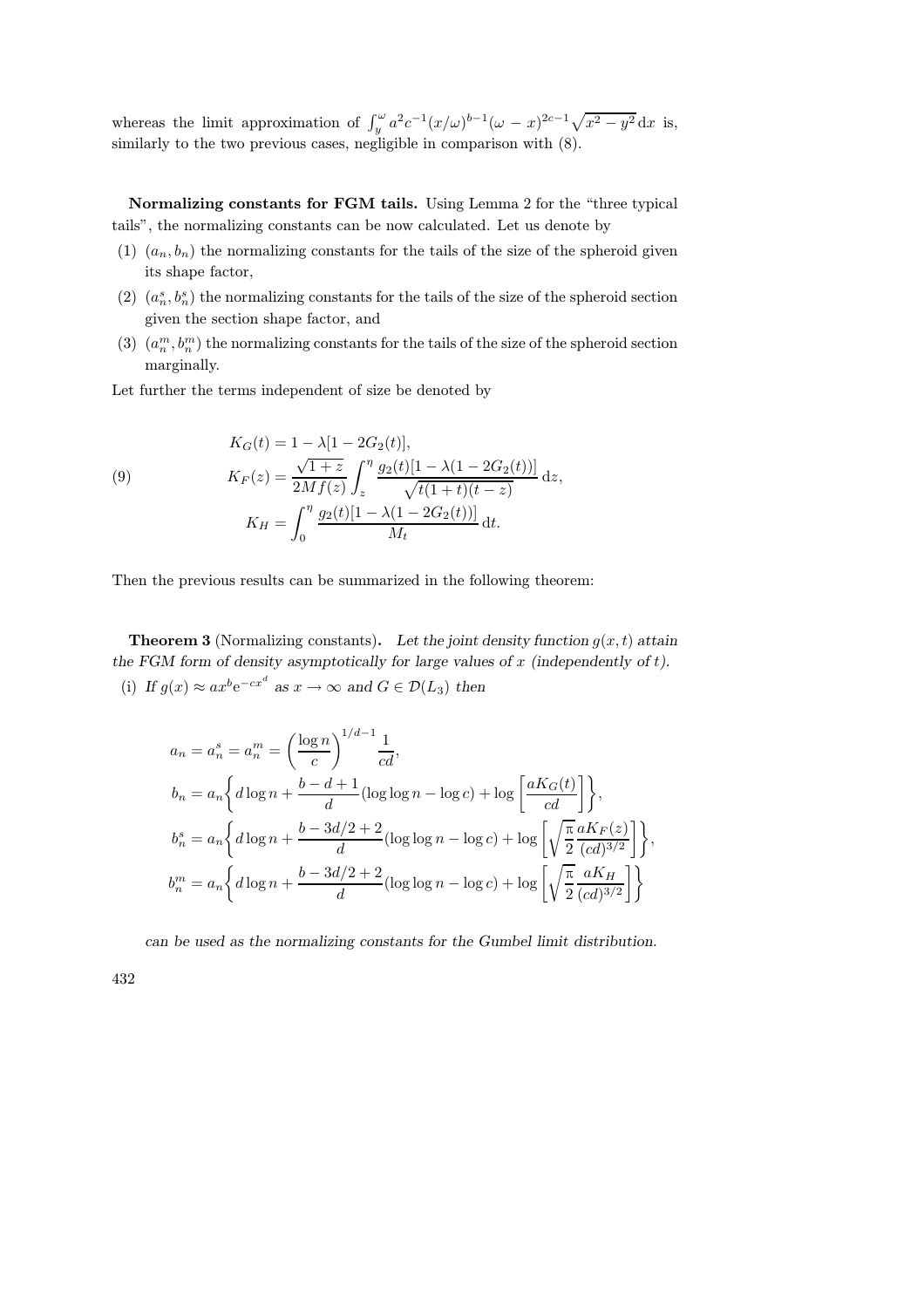(ii) If  $g(x) \approx a(\log x)^b x^{-c-1}$  as  $x \to \infty$  and  $G \in \mathcal{D}(L_{1,\alpha})$  then

$$
b_n = b_n^s = b_n^m = 0,
$$
  
\n
$$
a_n = \left[ n \left( \frac{\log n}{c} \right)^b K_G(t) \frac{a}{c} \right]^{1/c},
$$
  
\n
$$
a_n^s = \left[ n \left( \frac{\log n}{c - 1} \right)^b K_F(z) B \left( \frac{c - 1}{2}, \frac{3}{2} \right) \frac{a}{2} \right]^{1/(c-1)},
$$
  
\n
$$
a_n^m = \left[ n \left( \frac{\log n}{c - 1} \right)^b K_H B \left( \frac{c - 1}{2}, \frac{3}{2} \right) \frac{a}{2} \right]^{1/(c-1)}
$$

can be used as the normalizing constants for the Fréchet limit distribution. (iii) If  $g(x) \approx a(x/\omega)^{b-1}(\omega - x)^{c-1}$  as  $x \to \omega_-$  and  $G \in \mathcal{D}(L_{2,\alpha})$  then

$$
b_n = b_n^s = b_n^m = \omega,
$$
  
\n
$$
a_n = \left\{ nK_G(t) \frac{a}{c} \right\}^{-1/c},
$$
  
\n
$$
a_n^s = \left\{ nK_F(z)B\left(c, \frac{3}{2}\right)a\sqrt{2\omega} \right\}^{-1/(c+0.5)},
$$
  
\n
$$
a_n^m = \left\{ nK_HB\left(c, \frac{3}{2}\right)a\sqrt{2\omega} \right\}^{-1/(c+0.5)}
$$

can be used as the normalizing constants for the Weibull limit distribution.

It should be noted that because of the tail equivalence in the FGM class, there is one normalizing constant independent of the shape factor distribution in each of these three sets. Consequently, the estimation of the normalizing constants is considerably simplified. On the other hand, some drawbacks of the FGM class have already been mentioned.

# 6. Examples

Assuming the asymptotic FGM form of the joint density functions and selected parametric forms of the marginal densities  $g_T$  (shape factor) and of the tail of g (spheroid size), the normalizing constants can be explicitly calculated.

First, various tails are considered using Theorem 3 (note that the Gamma and Weibull tails belong to the Gumbel DA, the Pareto tail to the Fréchet DA and the Beta tail to the Weibull DA).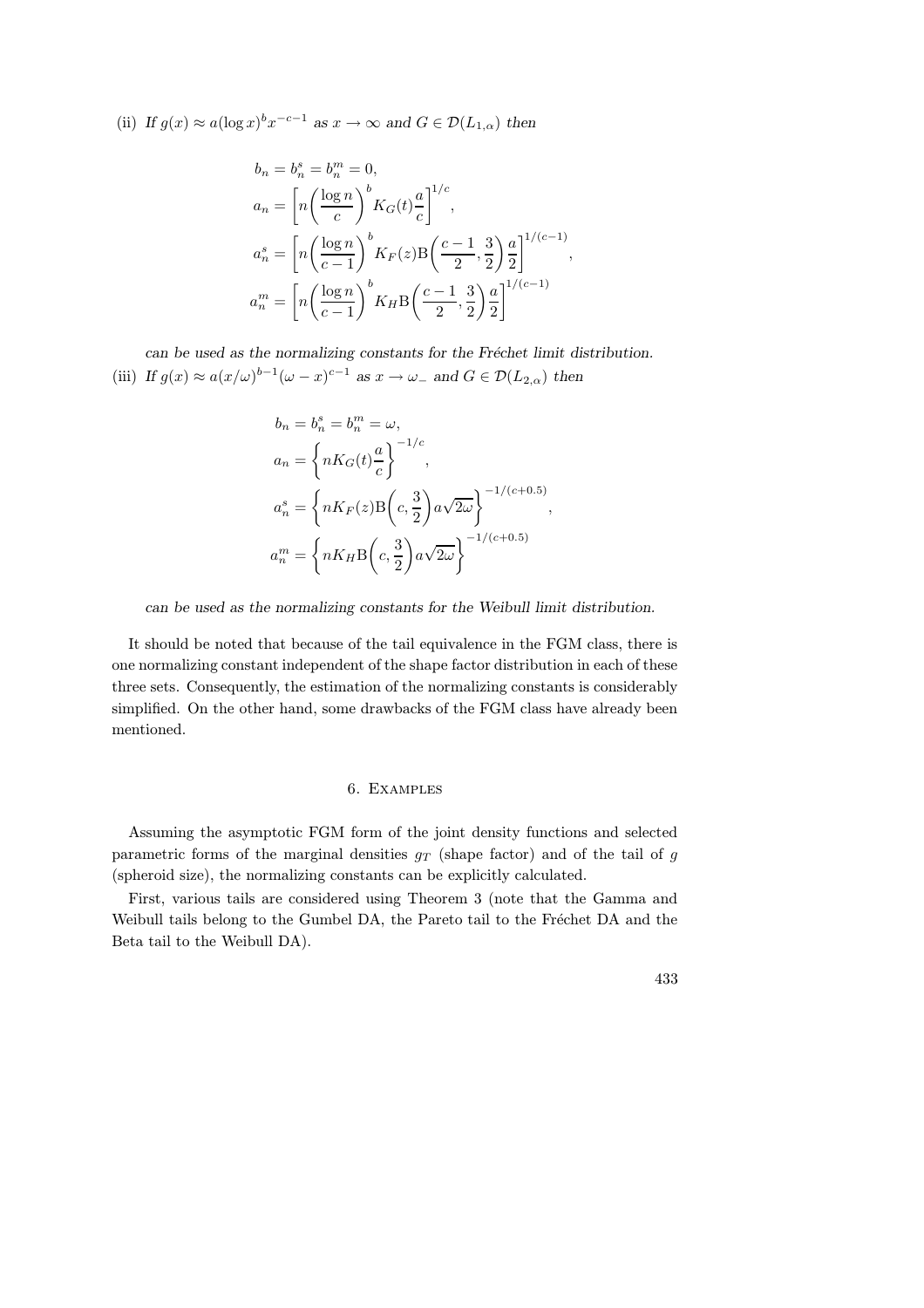$Gam \, m \, a$  tail. Then for large x we necessarily have

$$
g(x) \approx \frac{\mu^{\gamma} x^{\gamma - 1}}{\Gamma(\gamma)} e^{-\mu x},
$$

 $\mu > 0, \gamma > 0, x > 0$ . The normalizing constants can be chosen as

$$
a_n = a_n^s = a_n^m = \frac{1}{\mu},
$$
  
\n
$$
b_n = a_n \left[ \log n + (\gamma - 1) \log \log n + \log \left( \frac{K_G(t)}{\Gamma(\gamma)} \right) \right],
$$
  
\n
$$
b_n^s = a_n \left[ \log n + \left( \gamma - \frac{1}{2} \right) \log \log n - \log \mu + \log \left( \frac{K_F(z)}{\Gamma(\gamma)} \sqrt{\frac{\pi}{2}} \right) \right],
$$
  
\n
$$
b_n^m = a_n \left[ \log n + \left( \gamma - \frac{1}{2} \right) \log \log n - \log \mu + \log \left( \frac{K_H}{\Gamma(\gamma)} \sqrt{\frac{\pi}{2}} \right) \right].
$$

Weibull tail. In this case

$$
g(x)\approx \mu\gamma x^{\gamma-1}{\rm e}^{-\mu x^\gamma}
$$

for x large enough,  $\mu > 0$ ,  $\gamma > 0$ ,  $x > 0$  and the suitable normalizing constants are

$$
a_n = a_n^s = a_n^m = \left(\frac{\log n}{\mu}\right)^{1/\gamma - 1},
$$
  
\n
$$
b_n = a_n [\gamma \log n + \log K_G(t)],
$$
  
\n
$$
b_n^s = a_n \left[\gamma \log n + \frac{1}{\gamma} (\log \log n - \log \mu) - \frac{1}{2} \log \log n + \log \left(K_F(z) \sqrt{\frac{\pi}{2\gamma}}\right)\right],
$$
  
\n
$$
b_n^m = a_n \left[\gamma \log n + \frac{1}{\gamma} (\log \log n - \log \mu) - \frac{1}{2} \log \log n + \log \left(K_H \sqrt{\frac{\pi}{2\gamma}}\right)\right].
$$

Pareto tail. The assumption

$$
g(x) \approx \frac{\gamma}{\sigma} \bigg( \frac{\sigma}{x} \bigg)^{\gamma + 1}
$$

for large  $x, \, \gamma > 0, \sigma > 0, x > \sigma$  leads to

$$
b_n = b_n^s = b_n^m = 0,
$$
  
\n
$$
a_n = [nK_G(t)]^{1/\gamma}\sigma,
$$
  
\n
$$
a_n^s = \left[nK_F(z)B\left(\frac{\gamma - 1}{2}, \frac{3}{2}\right)\frac{\gamma}{2}\sigma^{\gamma}\right]^{1/(\gamma - 1)},
$$
  
\n
$$
a_n^m = \left[nK_HB\left(\frac{\gamma - 1}{2}, \frac{3}{2}\right)\frac{\gamma}{2}\sigma^{\gamma}\right]^{1/(\gamma - 1)}.
$$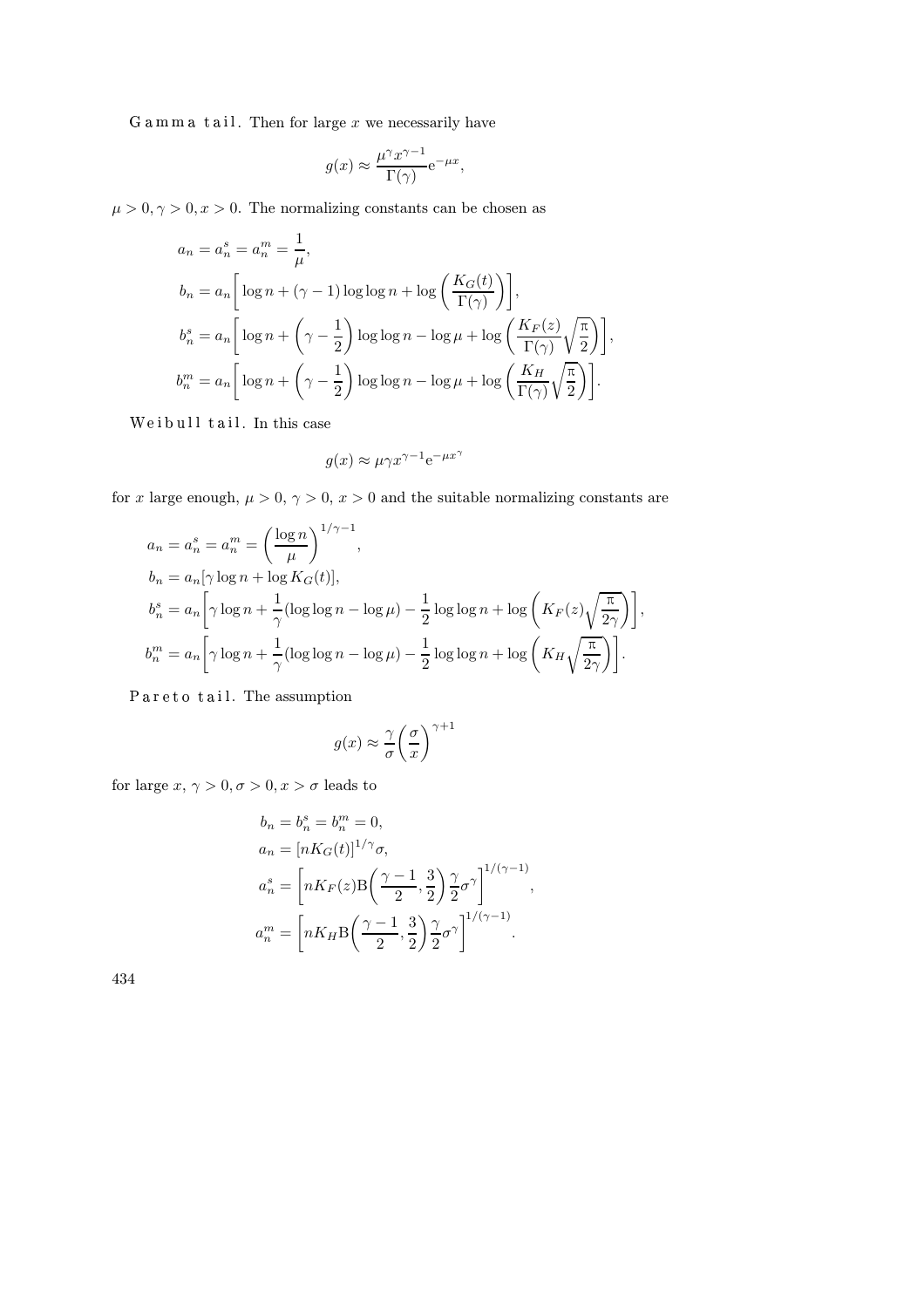$B$  e t a t ail. In the last example, let

$$
g(x) \approx \frac{x^{b-1}(1-x)^{c-1}}{B(b,c)}
$$

for x close to 1,  $0 < x < 1$  and  $c > 0$ . Then

$$
b_n = b_n^s = b_n^m = 1,
$$
  
\n
$$
a_n = \left[\frac{nK_G(t)}{cB(b,c)}\right]^{-1/c},
$$
  
\n
$$
a_n^s = \left[\sqrt{\frac{\pi}{2}} \frac{\Gamma(c+b)}{\Gamma(c+3/2)\Gamma(b)} nK_F(z)\right]^{-\frac{1}{c+1/2}},
$$
  
\n
$$
a_n^m = \left[\sqrt{\frac{\pi}{2}} \frac{\Gamma(c+b)}{\Gamma(c+3/2)\Gamma(b)} nK_H\right]^{-\frac{1}{c+1/2}}.
$$

The constants  $K_G, K_F$  and  $K_H$ . The estimation of

$$
K_G(t) = 1 - \lambda [1 - 2G_T(t)]
$$

for known parametric distributions of the shape factor is straightforward as the parameter  $\lambda$  can be estimated from the values of  $a_n^s$ ,  $b_n^s$  and  $a_n^m$ ,  $b_n^m$ .

The constants  $K_F(z)$  and  $K_H$  need a more careful treatment. The assumption of  $g_T(t)$  in some parametric form makes it possible to calculate (exactly or numerically) the integral

$$
\int_{z}^{\eta} \frac{g_T(t)[1 - \lambda(1 - 2G_T(t))] }{\sqrt{t(1+t)(t-z)}} dt.
$$

However, in order to evaluate the integral

$$
\int_0^\eta \frac{g_T(t)[1-\lambda(1-2G_T(t))]}{M_t} \,\mathrm{d}t
$$

and the value of  $M_t$ , some parametric form of  $g_t(x)$  must be assumed. These obstacles can be overcome by considering  $M$ ,  $K_F$  and  $K_H$  (which is independent of t as well as of  $z$ —see (9)) as certain constants which could be estimated from the data. Finally,

$$
K_F(z) = \frac{\sqrt{1+z}}{2Mf(z)}[(1-\lambda)I_1(z) + 2\lambda I_2(z)],
$$

where  $I_1(z)$  and  $I_2(z)$  can be calculated from the marginal density  $g_T$  of the shape factor and the density  $f(z)$  may be again estimated from the sections. Moreover,

$$
\frac{2Mf(z)}{\sqrt{1+z}} = \int_z^{\eta} \frac{1}{\sqrt{t(1+t)(t-z)}} \int_0^{\omega} g(x,t) \int_0^x \frac{y}{\sqrt{x^2 - y^2}} dy dx dt
$$
  
= 
$$
\int_z^{\eta} \frac{1}{\sqrt{t(1+t)(t-z)}} \int_0^{\omega} x g(x,t) dx dt.
$$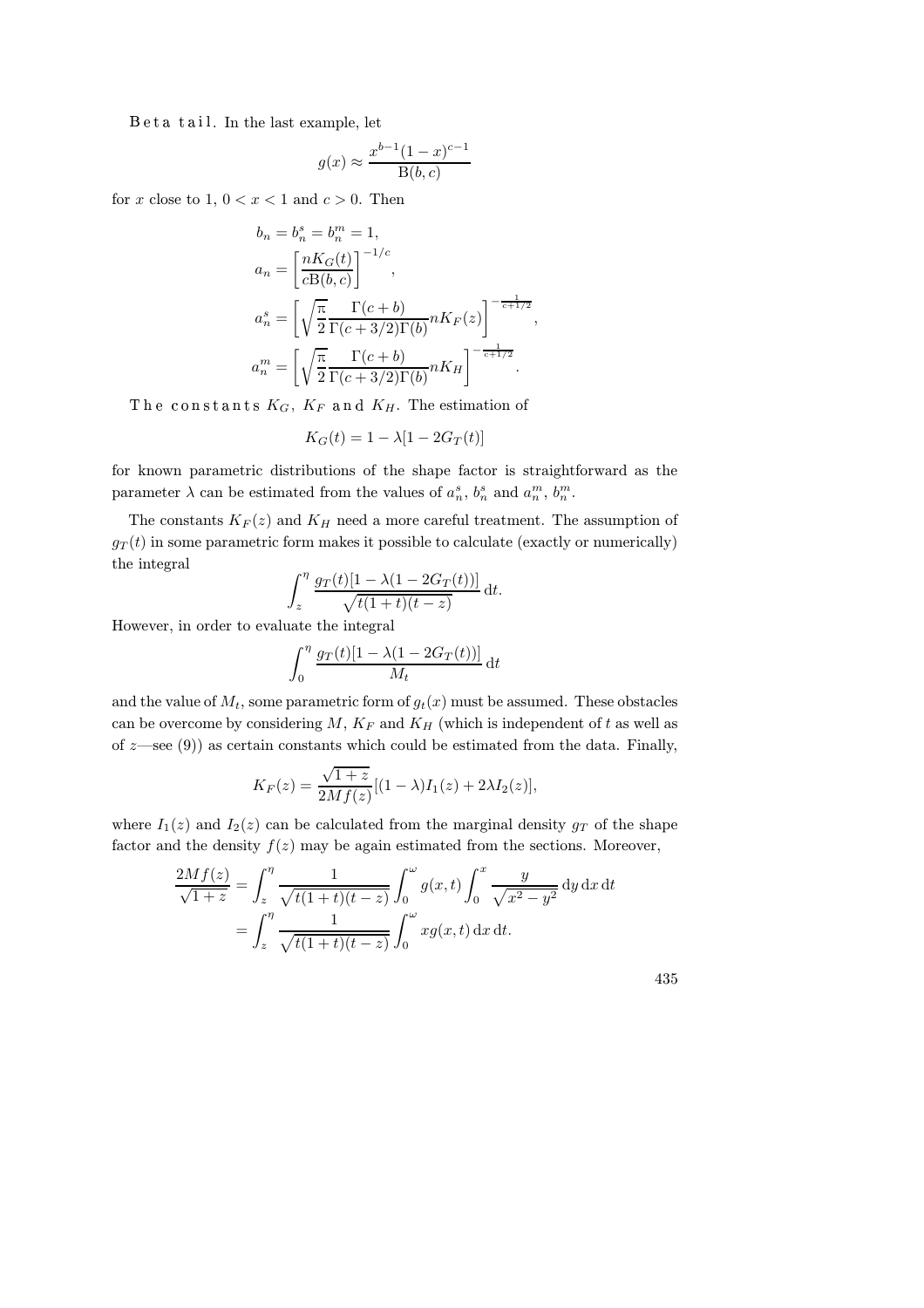Consequently, assuming some parametric form of  $q(x,t)$ , the value of this integral can be calculated and the estimation of  $M$  and  $f(z)$  from the data is not necessary.

**Example-Pareto/uniform distribution.** Let us consider a density  $g(x,t)$  such that the tail of the marginal density is (for large values of  $x$ )

$$
g(x) \approx \frac{\gamma}{\sigma} \bigg( \frac{\sigma}{x} \bigg)^{\gamma + 1}
$$

,

where  $\sigma > 0$ ,  $\gamma > 0$ ,  $x > \sigma$ , and that the marginal distribution of the shape factor is uniform on  $[0, \eta]$ :  $g_T(t) = 1/\eta$  for  $t \in [0, \eta]$ . The largest value of the shape factor observed in the section can be used as an asymptotically unbiased estimator of  $\eta$ .

As we shall see in the next section, there are ML estimators for  $a_n^s$  (based on the k largest observations with a given shape factor),  $a_n^m$  (based on the k largest observations) and  $\gamma$ . Then we can estimate  $\hat{\gamma}$  from all the observations together with  $\widehat{a_n^m}$ .

Assuming the uniform distribution of the shape factor, it is possible to calculate the integrals  $I_1(z)$  and  $I_2(z)$  occurring in  $K_F(z)$ . They lead to elliptic functions and can be evaluated numerically. If two normalizing constants for different shape factor classes (possibly based on different number of observations p and q) are known,  $\lambda$ can be estimated from

$$
\frac{a_p^m(z_1)}{a_q^m(z_2)} = \left(\frac{p}{q}\right)^{1/(\gamma-1)} \left[\frac{\sqrt{1+z_1}f(z_2)}{\sqrt{1+z_2}f(z_1)} \cdot \frac{\frac{1-\lambda}{\eta}I_1(z_1) + \frac{2\lambda}{\eta^2}I_2(z_1)}{\frac{1-\lambda}{\eta}I_1(z_2) + \frac{2\lambda}{\eta^2}I_2(z_2)}\right].
$$

The estimates  $\hat{\eta}, \hat{\gamma}, \hat{\lambda}$  obtained make it also possible to estimate  $\hat{a}_n(t)$  for the t and *n* chosen. As we can choose  $b_n \equiv 0$  in this case, the distribution of the largest of  $n$  spheroids with a shape factor  $t$  can be estimated from

$$
\widehat{P}[X_{1:n} < x | T = t] = L_{2,\widehat{\gamma}}(x/\widehat{a_n}(t)).
$$

## 7. Estimation of the normalizing constants

We will briefly discuss the estimation of  $a_n^s$ ,  $b_n^s$  and  $a_n^m$ ,  $b_n^m$  from the observed data. These estimators form the basis for the estimation of the normalizing constants  $\widehat{a_n}$ ,  $\hat{b}_n$ . Therefore we base the prediction of the largest spheroid size in a selected shape factor class on the k largest observations of the spheroid section sizes.

Let a random variable with a distribution function  $K$  in a domain of attraction of Gumbel or Fréchet limit distributions be observed. Let further  $M_1 \geqslant M_2 \geqslant$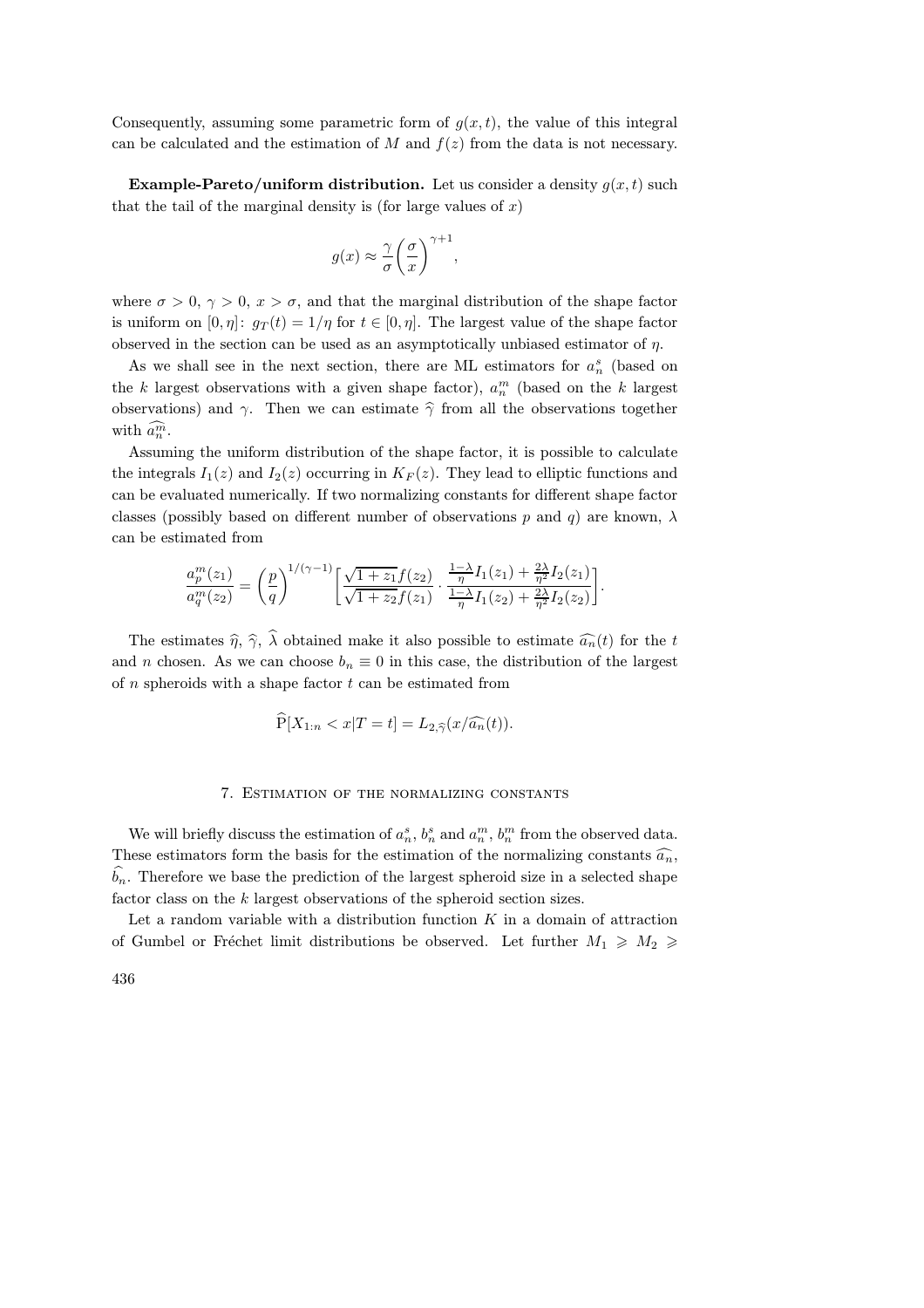$\ldots \geqslant M_k$  be the k largest observations,  $\overline{M}_k$  their average and  $a_n$ ,  $b_n$  the set of normalizing constants corresponding to the distribution function K. Then their maximum likelihood estimators are as follows ([4], [6], [9] or [16]):

Gumbel domain of attraction. The limit distribution has no parameter in this case and the estimators of the normalizing constants are

$$
\widehat{a_n} = \overline{M_k} - M_k, \ \widehat{b_n} = \widehat{a_n} \log k + M_k.
$$

Frechet domain of attraction. The choice  $\hat{b}_n \equiv 0$  is possible in this case but also the parameter  $\alpha$  of the limit distribution must be estimated:

$$
\widehat{a_n} = k^{1/\widehat{\alpha}} M_k, \ \widehat{\alpha} = k \bigg( \sum_{i=1}^k (\log M_i - \log M_k) \bigg)^{-1}.
$$

There remain still many unsolved problems in the proposed procedure. One of the most obvious is the choice of the number  $k$  of the largest observations brought into calculations and its relation to the number of observations  $n$ . As the random vector  $(X, T)$  follows a distribution absolutely continuous w.r.t. Lebesgue measure, it is not possible to observe the conditional distribution directly. We must use small intervals of the shape factor (shape factor classes) instead and estimate the distribution of  $(X|T = t)$  by the distribution of  $(X|T \in [t - \delta, t + \delta])$ . There is a problem which shape factor classes should be used. The ones with the most observations? Or those where large values of size are observed? And there is of course another question, namely, how well does the FGM family fit the data? Such statistical problems are, however, beyond the scope of the present paper.

 $\texttt{A} \texttt{c} \texttt{k} \texttt{n} \texttt{o} \texttt{w} \texttt{l} \texttt{e} \texttt{d} \texttt{g} \texttt{m} \texttt{e} \texttt{n} \texttt{t}$  . The author would like to thank to the referee for his valuable comments and hints.

### References

- [1] V. Beneš, K. Bodlák, D. Hlubinka: Stereology of extremes; bivariate models and computation. Methodol. Comput. Appl. Probab 5 (2003), no. 3, 289–308.
- [2] L.-M. Cruz-Orive: Particle size-shape distributions; the general spheroid problem. J. Microscopy 107 (1976), no. 3, 235–253.
- [3] H. Drees, R.-D. Reiss: Tail behavior in Wicksell's corpuscle problem. Probability Theory and Applications (J. Galambos, J. Kátai, eds.). Kluwer, Dordrecht, 1992, pp. 205–220.
- [4] P.Embrechts, C. Klüppelberg, T. Mikosh: Modelling Extremal Events. Springer, Berlin, 1997.
- [5] L. de Haan: On Regular Variation and Its Application to the Weak Convergence of Sample Extremes. Math. Centre Tracts 32, Mathematisch Centrum, Amsterdam, 1970.
- [6] B. M. Hill: A simple general approach to inference about the tail of a distribution. Ann. Stat. (1975), 1163–1174.